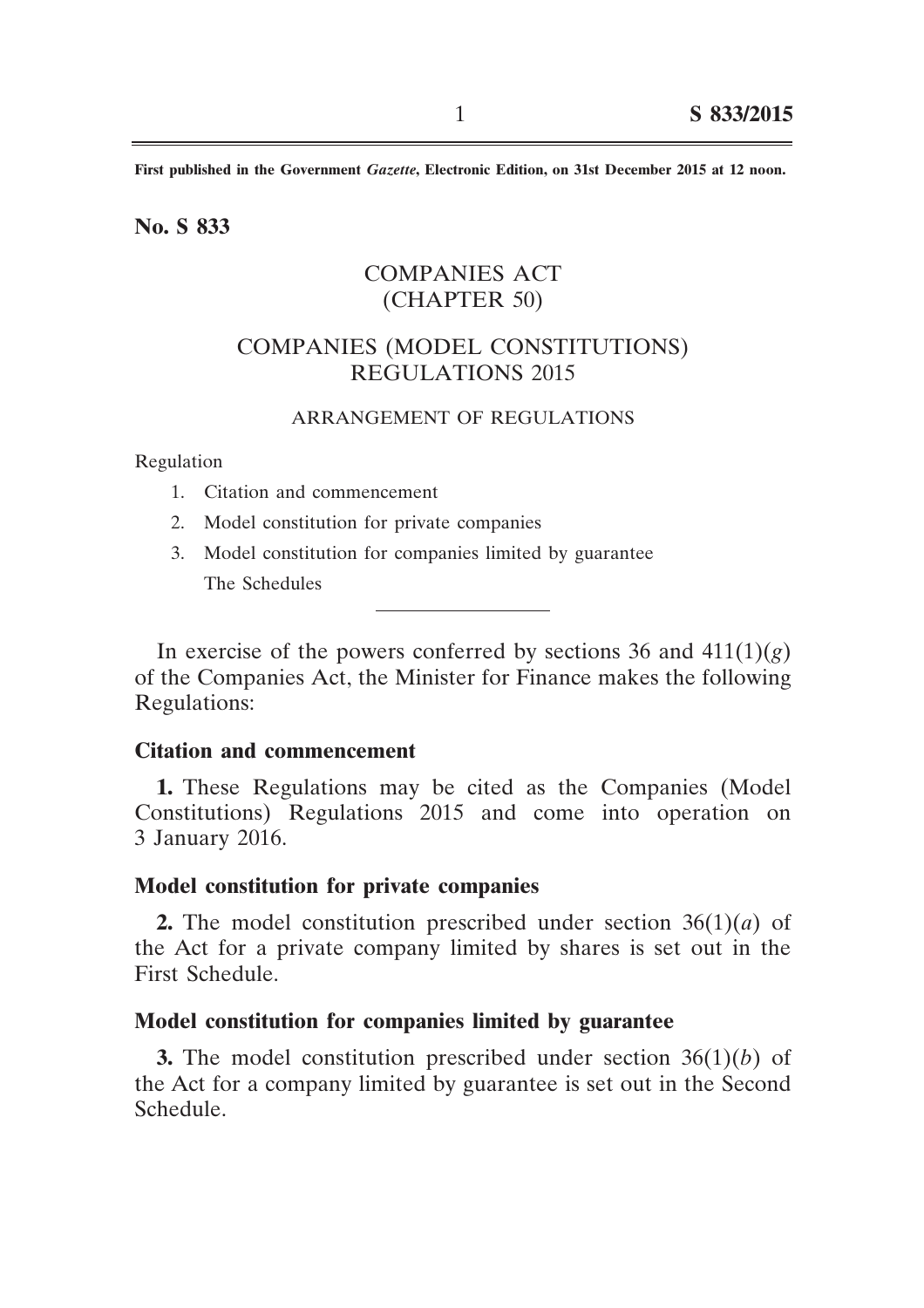## FIRST SCHEDULE

Regulation 2

## MODEL CONSTITUTION FOR A PRIVATE COMPANY LIMITED BY SHARES

#### CONSTITUTION OF (NAME OF COMPANY)

1. The name of the company is ( ).

2. The registered office of the company is situated in the Republic of Singapore.

- 3. The liability of the members is limited.
- 4. The share capital of the company is ( ).

5. We, the persons whose names and occupations are set out in this Constitution, desire to form a company in pursuance of this Constitution and we each agree to take the number of shares in the capital of the company set out against our respective names. [A list of subscribers and their respective shares will be listed.]

#### *Interpretation*

 $6-$ (1) In this Constitution –

"Act" means the Companies Act (Cap. 50);

"board of directors" means the board of directors of the company;

"directors" means the directors of the company;

"electronic register of members" means the electronic register of members kept and maintained by the Registrar for private companies under section 196A of the Act;

"general meeting" means a general meeting of the company;

"member" means a member of the company;

"Registrar" has the same meaning as in section  $4(1)$  of the Act;

"seal" means the common seal of the company;

- "secretary" means a secretary of the company appointed under section 171 of the Act.
- $(2)$  In this Constitution  $-$ 
	- (*a*) expressions referring to writing include, unless the contrary intention appears, references to printing, lithography, photography and other modes of representing or reproducing words in a visible form; and
	- (*b*) words or expressions contained in this Constitution must be interpreted in accordance with the provisions of the Interpretation Act (Cap. 1), and of the Act in force as at the date at which this Constitution becomes binding on the company.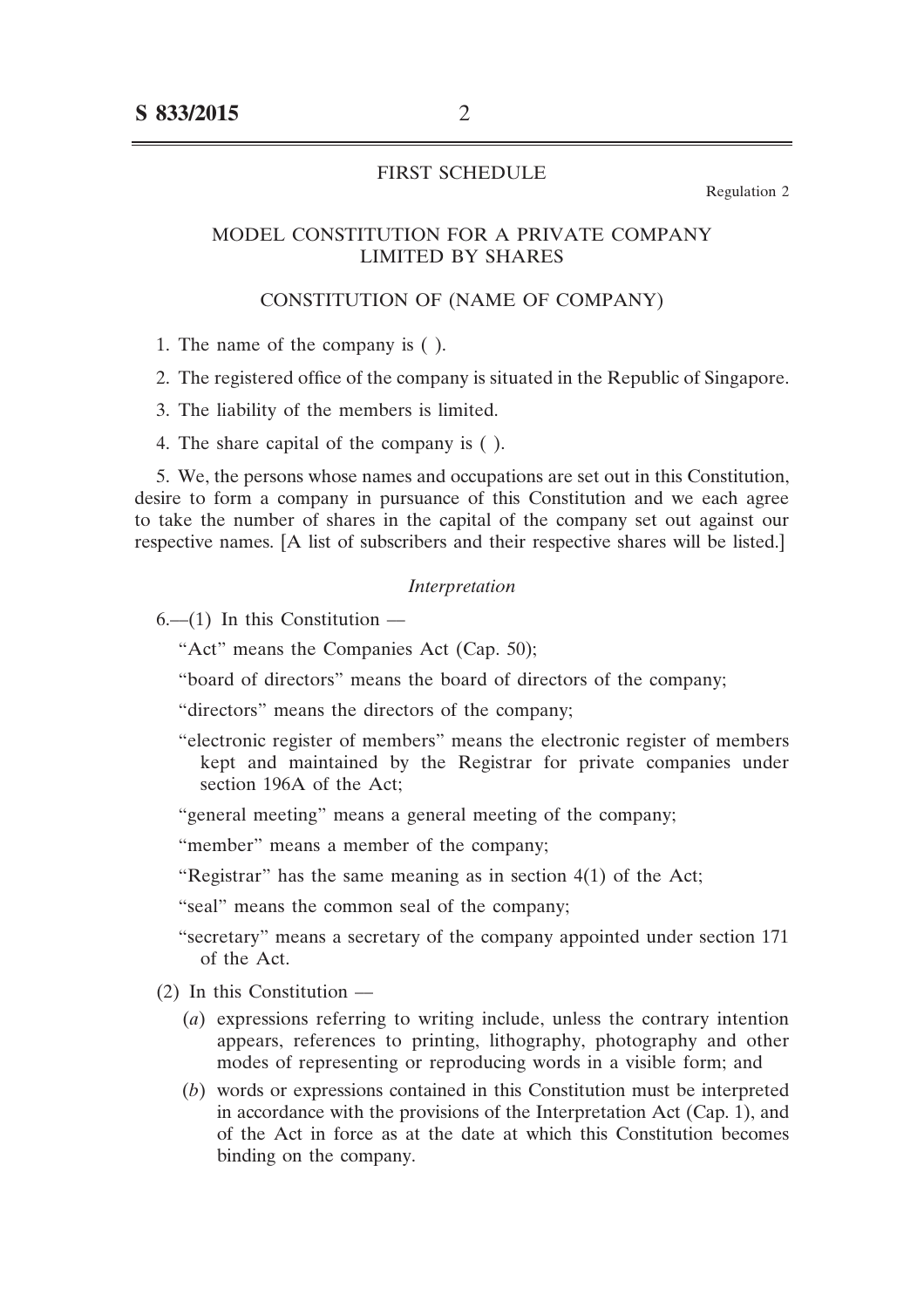#### *Share capital and variation of rights*

7.––(1) Without prejudice to any special rights previously conferred on the holders of any existing shares or class of shares but subject to the Act, shares in the company may be issued by the directors.

(2) Shares referred to in paragraph (1) may be issued with preferred, deferred, or other special rights or restrictions, whether in regard to dividend, voting, return of capital, or otherwise, as the directors, subject to any ordinary resolution of the company, determine.

 $8$ — $(1)$  If at any time the share capital is divided into different classes of shares, the rights attached to any class (unless otherwise provided by the terms of issue of the shares of that class) may, whether or not the company is being wound up, be varied with —

- (*a*) the consent in writing of the holders of 75% of the issued shares of that class; or
- (*b*) the sanction of a special resolution passed at a separate general meeting of the holders of the shares of the class.

(2) The provisions of this Constitution relating to general meetings apply with the necessary modifications to every separate general meeting of the holders of the shares of the class referred to in paragraph  $(1)$ , except that  $-$ 

- (*a*) the necessary quorum is at least 2 persons holding or representing by proxy one-third of the issued shares of the class; and
- (*b*) any holder of shares of the class present in person or by proxy may demand a poll.

(3) Section 184 of the Act applies with the necessary modifications to every special resolution passed at a separate general meeting of the holders of the shares of the class under paragraph (1).

9. The rights conferred upon the holders of the shares of any class issued with preferred or other rights are, unless otherwise expressly provided by the terms of issue of the shares of that class, treated as being varied by the creation or issue of further shares which ranks equally with the shares of that class.

10. The company may on any issue of shares pay any brokerage that is permitted by law.

11.––(1) Except as required by law, no person is to be recognised by the company as holding any share upon any trust.

(2) Except as required by law or by this Constitution, the company is not bound by or compelled in any way to recognise ––

- (*a*) any equitable, contingent, future or partial interest in any share or unit of a share; or
- (*b*) any other rights in respect of any share or unit of share,

other than the registered holder's absolute right to the entirety of the share or unit of share.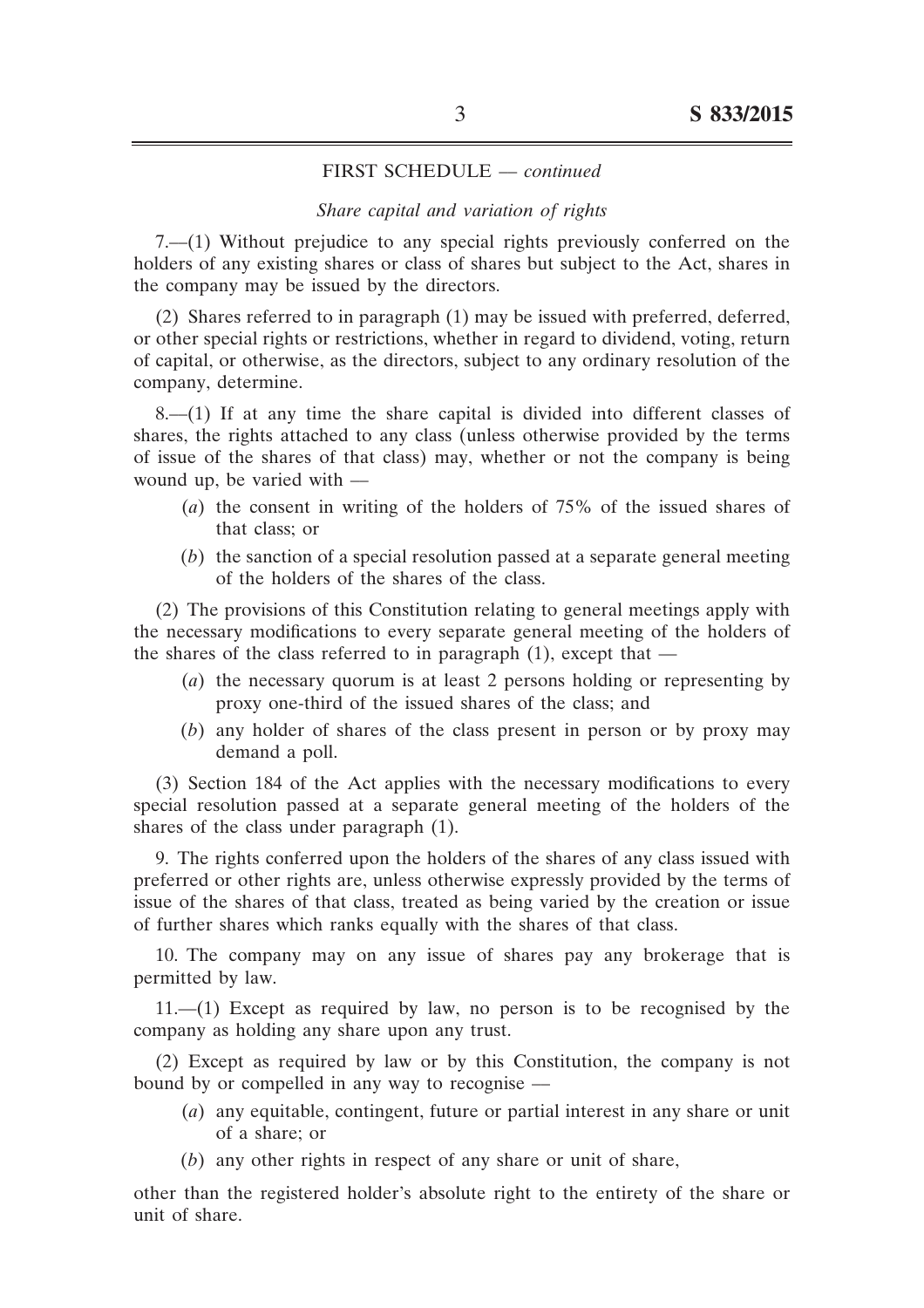(3) Paragraph (2) applies even when the company has notice of any interest or right referred to in paragraph  $(2)(a)$  or  $(b)$ .

12.––(1) Every person whose name is entered as a member in the electronic register of members is entitled without payment to receive a certificate under the seal of the company in accordance with the Act.

(2) In respect of a share or shares held jointly by several persons, the company is not bound to issue more than one certificate, and delivery of a certificate for a share to one of several joint holders is sufficient delivery to all such holders.

#### *Lien*

13.—(1) The company has a first and paramount lien on —

- (*a*) every share (that is not a fully paid share) for all money (whether presently payable or not) called or payable at a fixed time in respect of that share; and
- (*b*) all shares (other than fully paid shares) registered in the name of a single person for all money presently payable by the person or the person's estate to the company.

(2) The company's lien, if any, on a share extends to all dividends payable on the share.

(3) The directors may at any time declare any share to be wholly or partly exempt from paragraph (1) or (2), or both.

14.––(1) Subject to paragraph (2), the company may sell, in any manner as the directors think fit, any shares on which the company has a lien.

- (2) No sale may be made under paragraph (1) unless ––
	- (*a*) a sum in respect of which the lien exists is presently payable;
	- (b) a notice in writing, stating and demanding payment of the amount in respect of which the lien exists as is presently payable, has been given by the company to the registered holder for the time being of the share, or the person entitled to the share by reason of the death or bankruptcy of the registered holder of the share; and
	- (*c*) a period of 14 days has expired after the giving of the notice in sub-paragraph (*b*).

15.––(1) To give effect to any sale of shares under regulation 14, the directors may authorise any person to transfer the shares sold to the purchaser of the shares.

(2) Subject to regulations 25, 26 and 27, the company must lodge a notice of transfer of shares in relation to the shares sold to the purchaser with the Registrar.

(3) The purchaser of any shares referred to in paragraph (1) is not bound to see to the application of the purchase money, and the purchaser's title to the shares is not affected by any irregularity or invalidity in the proceedings with respect to the sale of the shares.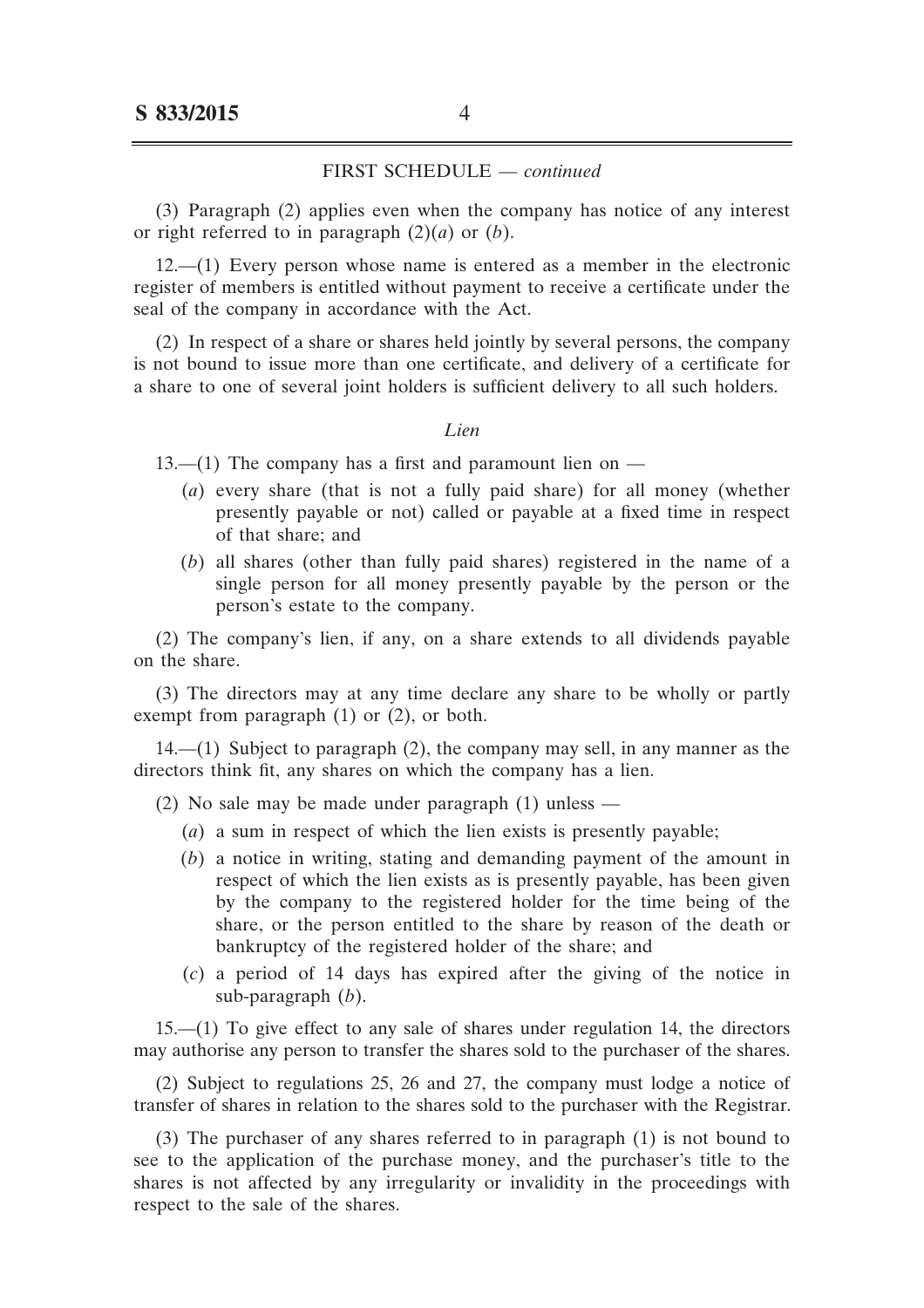16.––(1) The proceeds of any sale of shares under regulation 14 received by the company must be applied in payment of any part of the amount in respect of which the lien exists as is presently payable.

(2) Any remaining proceeds from the sale of shares must (subject to any lien for sums not presently payable as existed upon the shares before the sale but which have become presently payable) be paid to the person entitled to the shares at the date of the sale.

## *Calls on shares*

 $17.–(1)$  The directors may from time to time make calls upon the members in respect of any money unpaid on their shares, other than in accordance with the conditions of the allotment of the shares, if both of the following conditions are met:

- (*a*) no call is payable at less than one month after the date fixed for the payment of the last preceding call;
- (*b*) at least 14 days' notice specifying the time or times and the place of payment is given by the company to the members.

(2) Each member must pay to the company at the time or times and place specified in the notice referred to in paragraph  $(1)(b)$  the amount called on the member's shares.

(3) The directors may revoke or postpone a call.

18.––(1) A call is treated as having been made at the time when the resolution of the directors authorising the call was passed.

(2) A call may be required to be paid by instalments.

19. The joint holders of a share are jointly and severally liable to pay all calls in respect of the share.

 $20$ — $(1)$  If a sum called in respect of a share is not paid before or on the day appointed for payment of the sum, the person from whom the sum is due must pay interest on the sum for the period beginning on the day appointed for payment of the sum to the time of actual payment of the sum at such rate not exceeding 8% per annum as the directors may determine.

(2) The directors may waive, wholly or in part, the payment of the interest referred to in paragraph (1).

21.––(1) Any sum which, by the terms of issue of a share, becomes payable on allotment or at any fixed date is to be treated as a call duly made and payable on the date on which, by the terms of issue of the share, the sum becomes payable.

(2) In the case of non-payment of any sum referred to in paragraph (1), all the provisions of this Constitution as to payment of interest and expenses and forfeiture apply as if the sum had become payable by virtue of a call duly made and notified.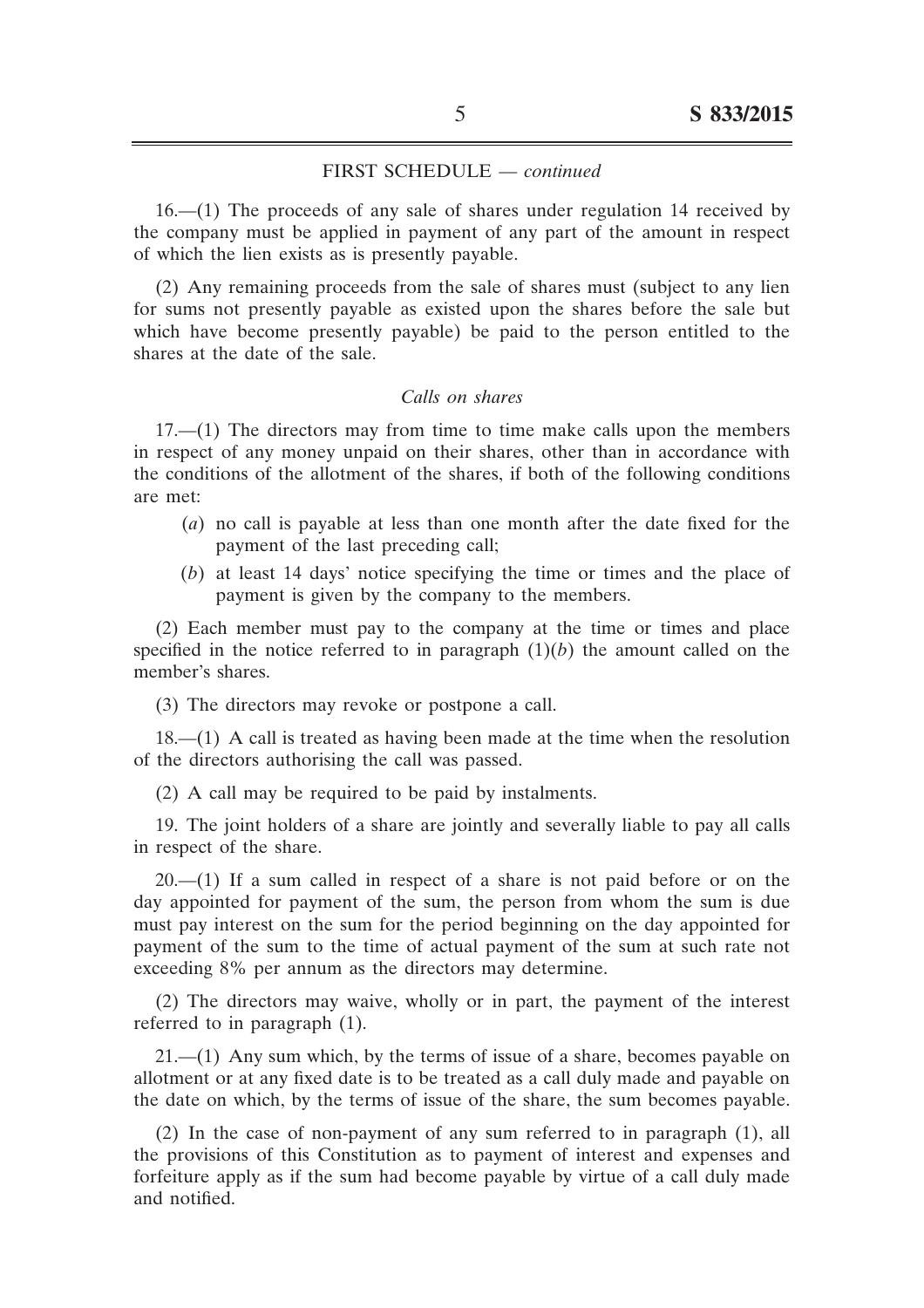22. The directors may, on the issue of shares, differentiate between the holders as to the amount of calls to be paid and the times of payment.

 $23$ — $(1)$  The directors may, if they think fit, receive in advance from any member (if the member is willing) all or any part of the money uncalled and unpaid upon any shares held by the member.

(2) Upon the company receiving the money referred to in paragraph (1), the directors may (until the amount would, but for the advance, become payable) pay interest to the member at such rate not exceeding (unless the company in general meeting otherwise directs) 8% per annum as may be agreed upon between the directors and the member.

#### *Transfer of shares*

24.––(1) Subject to this Constitution, any member may transfer all or any of the member's shares by instrument in writing in any usual or common form or in any other form which the directors may approve.

(2) The instrument of transfer must be executed by or on behalf of the transferor and the transferor remains the holder of the shares transferred until the name of the transferee is entered in the electronic register of members.

 $25$ — $(1)$  To enable the company to lodge a notice of transfer of shares with the Registrar under section  $128(1)(a)$  of the Act, the following items in relation to the transfer of shares must be delivered by the transferor to the registered office of the company:

- (*a*) the instrument of transfer;
- $(b)$  a fee not exceeding \$1 as the directors from time to time may require;
- (*c*) the certificate of the shares to which the instrument of transfer relates;
- (*d*) any other evidence as the directors may reasonably require to show the right of the transferor to make the transfer.

(2) Upon receipt of the items referred to in paragraph (1), the company must, subject to regulation 26, lodge with the Registrar a notice of transfer of shares in accordance with section 128 of the Act and retain the instrument of transfer referred to in regulation 24.

26. The directors may decline to lodge a notice of transfer of shares with the Registrar if ––

- (*a*) the shares are not fully paid shares;
- (*b*) the directors do not approve of the transferee; or
- (*c*) the company has a lien on the shares.

27. The lodging of any notice of transfer of shares with the Registrar for the purpose of updating the electronic register of members may be suspended at any time and for any period as the directors may from time to time determine, but not for more than a total of 30 days in any year.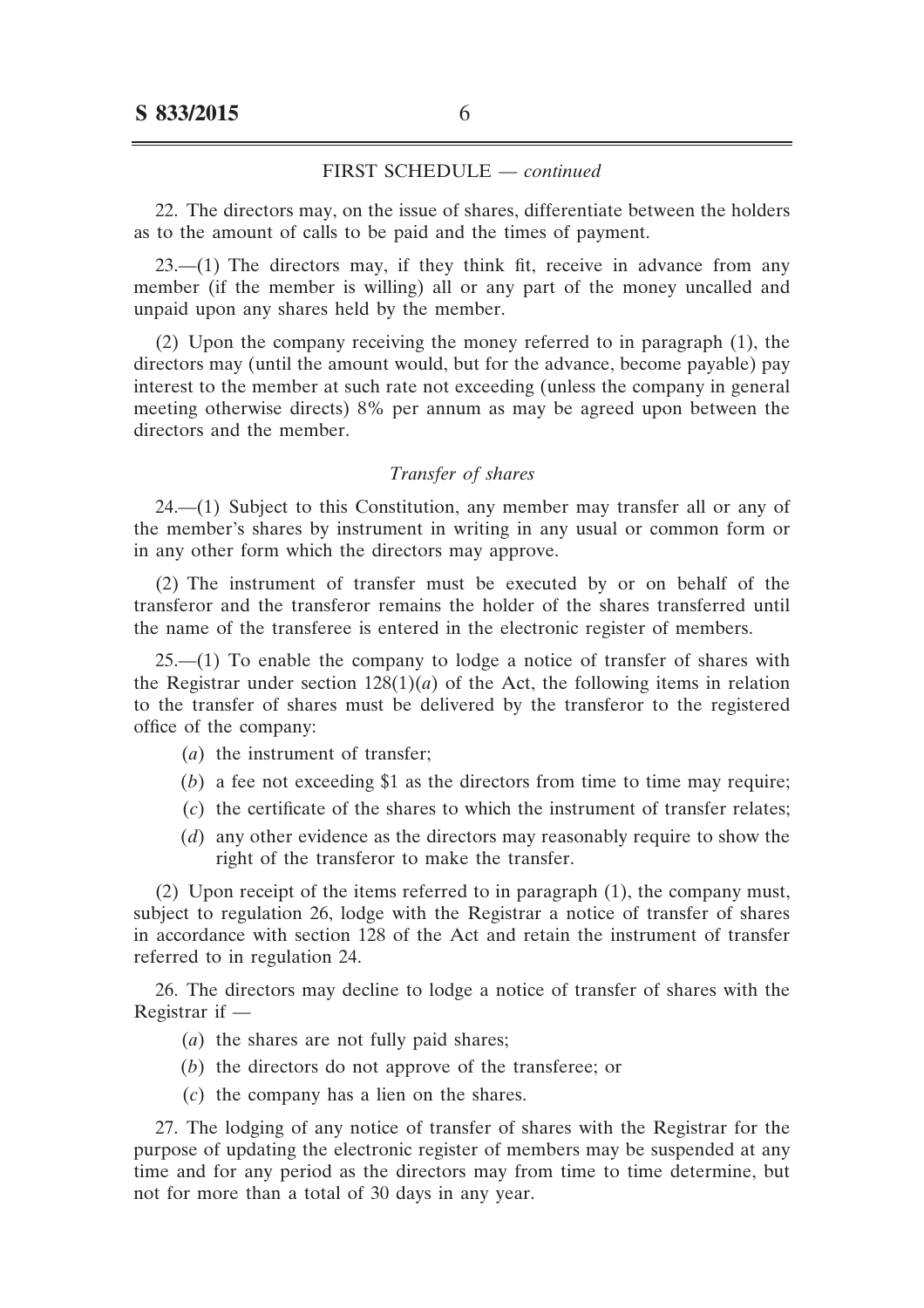#### *Transmission of shares*

28.––(1) Where a sole holder of shares of the company dies, the company may recognise only the legal personal representatives of the deceased as having any title to the deceased's interest in the shares.

(2) Where a joint holder of shares of the company dies, the company may recognise only the survivor or survivors of the deceased as having any title to the deceased's interest in the shares.

(3) Nothing in paragraph (2) releases the estate of the deceased from any liability in respect of any share which had been jointly held by the deceased with other persons.

 $29$ — $(1)$  Any person becoming entitled to a share in consequence of the death or bankruptcy of a member may, upon such evidence being produced as may from time to time properly be required by the directors, elect to ––

- (*a*) be registered as holder of the share in the electronic register of members; or
- (*b*) nominate another person to be registered as the transferee of the share in the electronic register of members.

(2) Despite paragraph (1), the directors have the same right to decline or suspend the lodging of a notice of transfer of shares with the Registrar for the purpose of updating the electronic register of members under regulations 26 and 27 as they would have had in the case of a transfer of the share by the member referred to in paragraph (1) before the death or bankruptcy of the member.

30.––(1) If a person becoming entitled to a share in consequence of the death or bankruptcy of a member elects to be registered as holder of the share in the electronic register of members, the person must deliver or send to the company a notice in writing signed by the person stating that the person elects to be registered in the electronic register of members as the holder of the share.

(2) If a person becoming entitled to a share in consequence of the death or bankruptcy of a member elects to nominate another person to be registered as the transferee of the share in the electronic register of members, the person must execute a transfer to that other person a transfer of the share.

(3) All the limitations, restrictions, and provisions of this Constitution relating to the right to transfer and the lodging of a notice of transfer by the company in relation to any transfer of shares are applicable to any notice referred to in paragraph (1) or transfer referred to in paragraph (2), as if the death or bankruptcy of the member concerned had not occurred and the notice or transfer were a transfer signed by the member.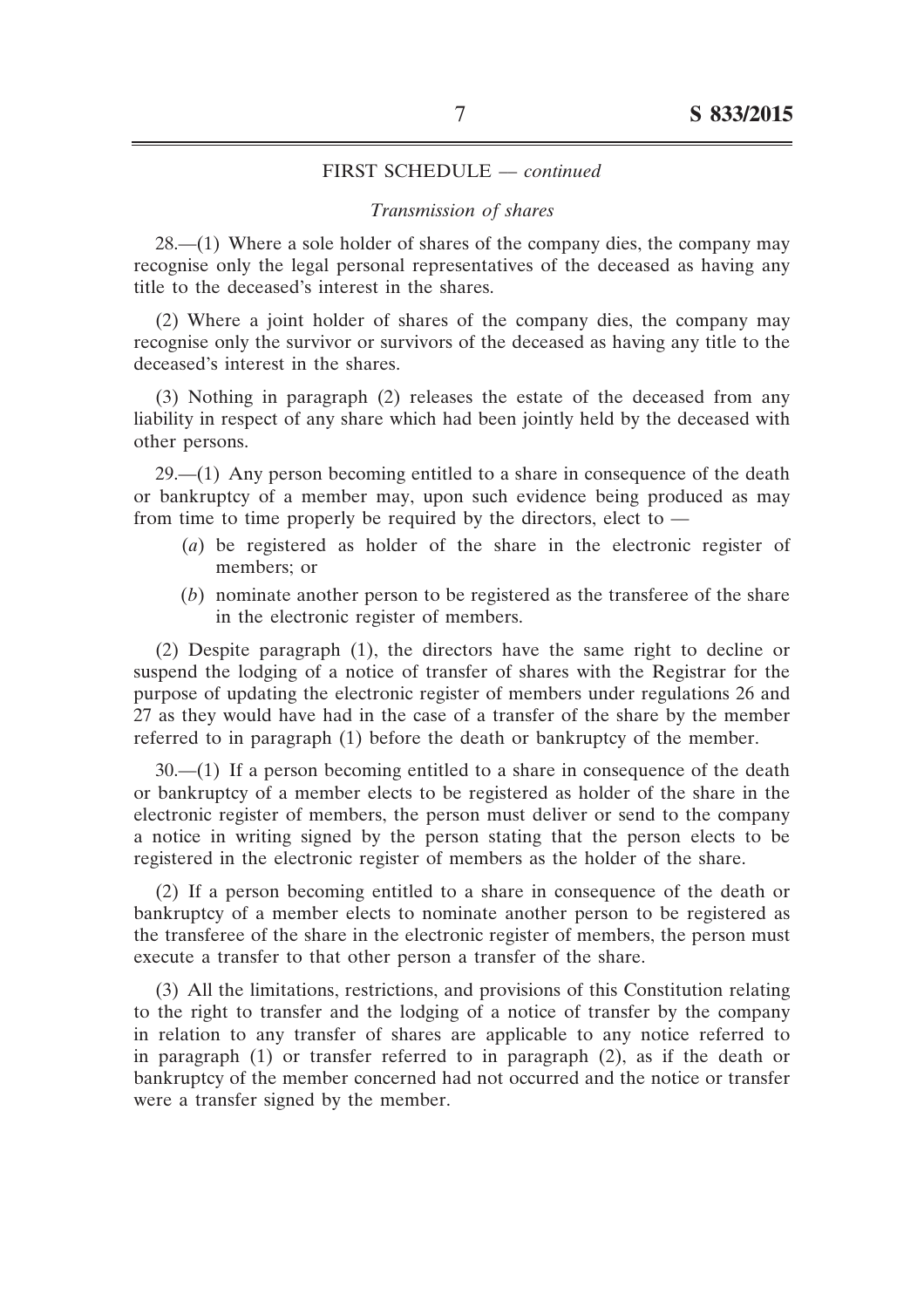31.––(1) Where the registered holder of any share dies or becomes bankrupt, the personal representative of the registered holder or the assignee of the registered holder's estate, as the case may be, is, upon the production of such evidence as may from time to time be properly required by the directors, entitled to the same dividends and other advantages, and to the same rights (whether in relation to meetings of the company, or to voting, or otherwise), that the registered holder would have been entitled to if the registered holder had not died or become bankrupt.

(2) Where 2 or more persons are jointly entitled to any share in consequence of the death of the registered holder, they are, for the purposes of this Constitution, treated as joint holders of the share.

## *Forfeiture of shares*

32. If a member fails to pay any call or instalment of a call on the day appointed for payment of the call or instalment of the call, the directors may, as long as any part of the call or instalment remains unpaid, serve a notice on the member requiring payment of the unpaid part of the call or instalment, together with any interest which may have accrued.

33. The notice under regulation 32 must ––

- (*a*) name a day (not earlier than 14 days after the date of service of the notice) on or before which the payment required by the notice is to be made; and
- (*b*) state that, in the event of non-payment at or before the time appointed, the shares in respect of which the call was made is liable to be forfeited.

34.––(1) If the requirements of a notice referred to in regulation 33 are not complied with, any share in respect of which the notice was given may, at any time after the notice is given but before the payment required by the notice has been made, be forfeited by a resolution of the directors passed for the purpose of forfeiting the share.

(2) Forfeiture under paragraph (1) includes all dividends declared in respect of the forfeited shares and not paid before the forfeiture.

35. A forfeited share may be sold or otherwise disposed of on any terms and in any manner as the directors think fit, and, at any time before a sale or disposition, the forfeiture may be cancelled on any terms as the directors think fit.

36.––(1) A person whose shares have been forfeited ceases to be a member in respect of the forfeited shares.

(2) Despite paragraph (1), the person referred to in that paragraph remains liable to pay to the company all money which, at the date of forfeiture, was payable by the person to the company in respect of the shares (together with interest at the rate of 8% per annum beginning on the date of forfeiture on the money for the time being unpaid if the directors think fit to enforce payment of such interest).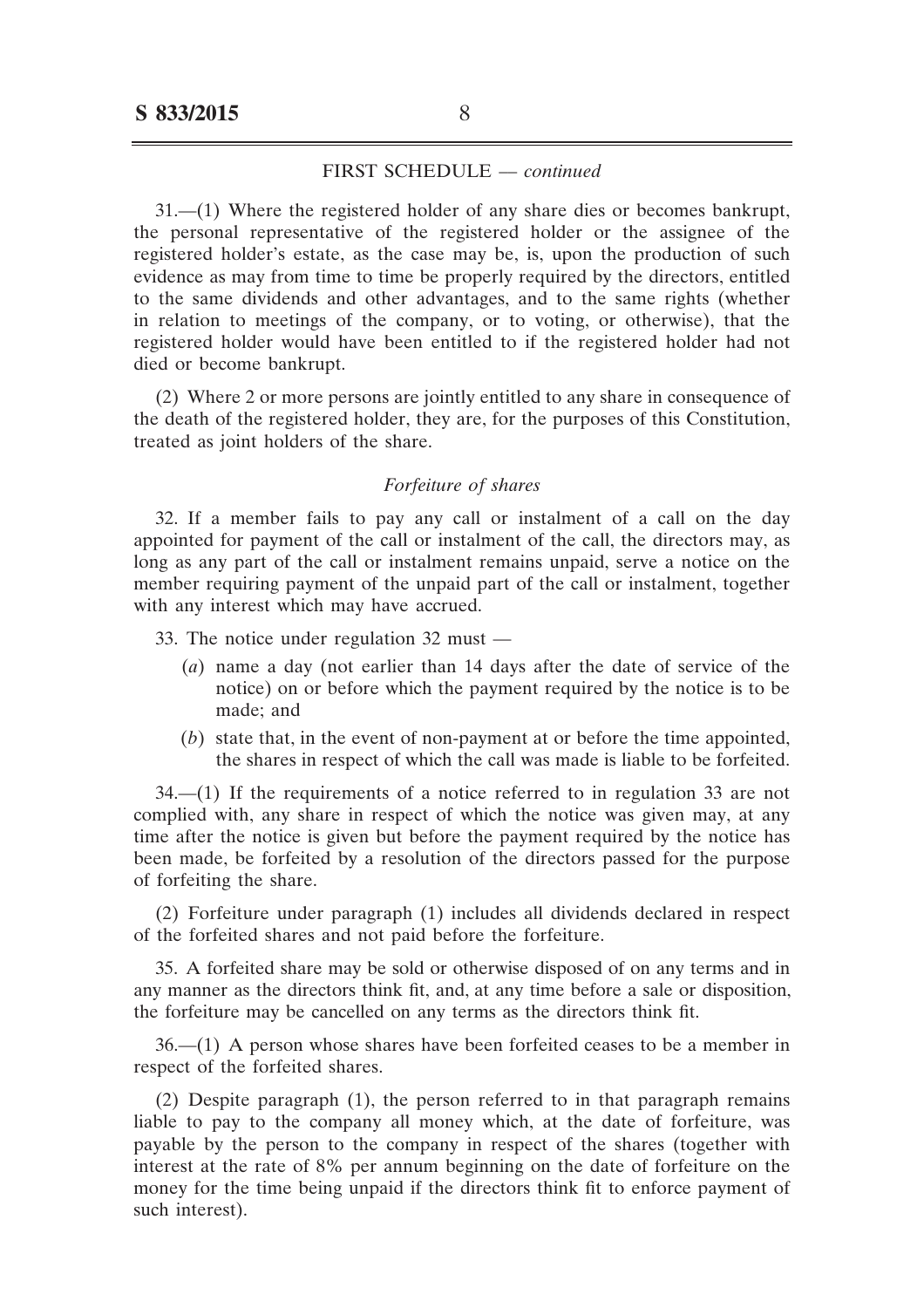37. A statutory declaration in writing that the declarant is a director or the secretary of the company, and that a share in the company has been forfeited on a date stated in the declaration, is conclusive evidence of the facts stated in the declaration as against all persons claiming to be entitled to the share.

38.––(1) The company may receive the consideration, if any, given for a forfeited share on any sale or disposition of the forfeited share and may execute a transfer of the share in favour of the person to whom the share is sold or disposed of (called in this regulation the transferee).

(2) Upon the company executing a transfer of the share in favour of the transferee, the company must lodge a notice of transfer of share with the Registrar under section 128 of the Act for the purpose of updating the electronic register of members to reflect the transferee as the registered owner of the forfeited share.

(3) The transferee is not bound to see to the application of the purchase money, if any, and the transferee's title to the share is not affected by any irregularity or invalidity in the proceedings with respect to the forfeiture, sale, or disposal of the share.

39. The provisions of this Constitution as to forfeiture apply in the case of non-payment of any sum which, by the terms of issue of a share, becomes payable at a fixed time as if the sum had been payable by virtue of a call duly made and notified.

#### *Conversion of shares into stock*

40. The company may by ordinary resolution passed at a general meeting convert any paid-up shares into stock and reconvert any stock into paid-up shares.

 $41$ .—(1) Subject to paragraph (2), the holders of stock may transfer the stock or any part of the stock in the same manner, and subject to the same regulations, by which the shares from which the stock arose might, prior to conversion, have been transferred.

(2) The directors may from time to time fix the minimum amount of stock transferable and restrict or forbid the transfer of fractions of that minimum.

 $42$ — $(1)$  Subject to paragraph  $(2)$ , the holders of stock have, according to the amount of the stock held by the holders, the same rights, privileges and advantages in relation to dividends, voting at meetings of the company and other matters as if they held the shares from which the stock arose.

(2) No privilege or advantage (except participation in the dividends and profits of the company and in the assets on winding up) is to be conferred by any aliquot part of stock on the holder of such stock which would not, if existing in shares, have conferred that privilege or advantage on the holder of such stock.

43. Provisions of this Constitution applicable to paid-up shares apply to stock, and references to "share" and "shareholder" in this Constitution are to be read as if they were references to "stock" and "stockholder", respectively.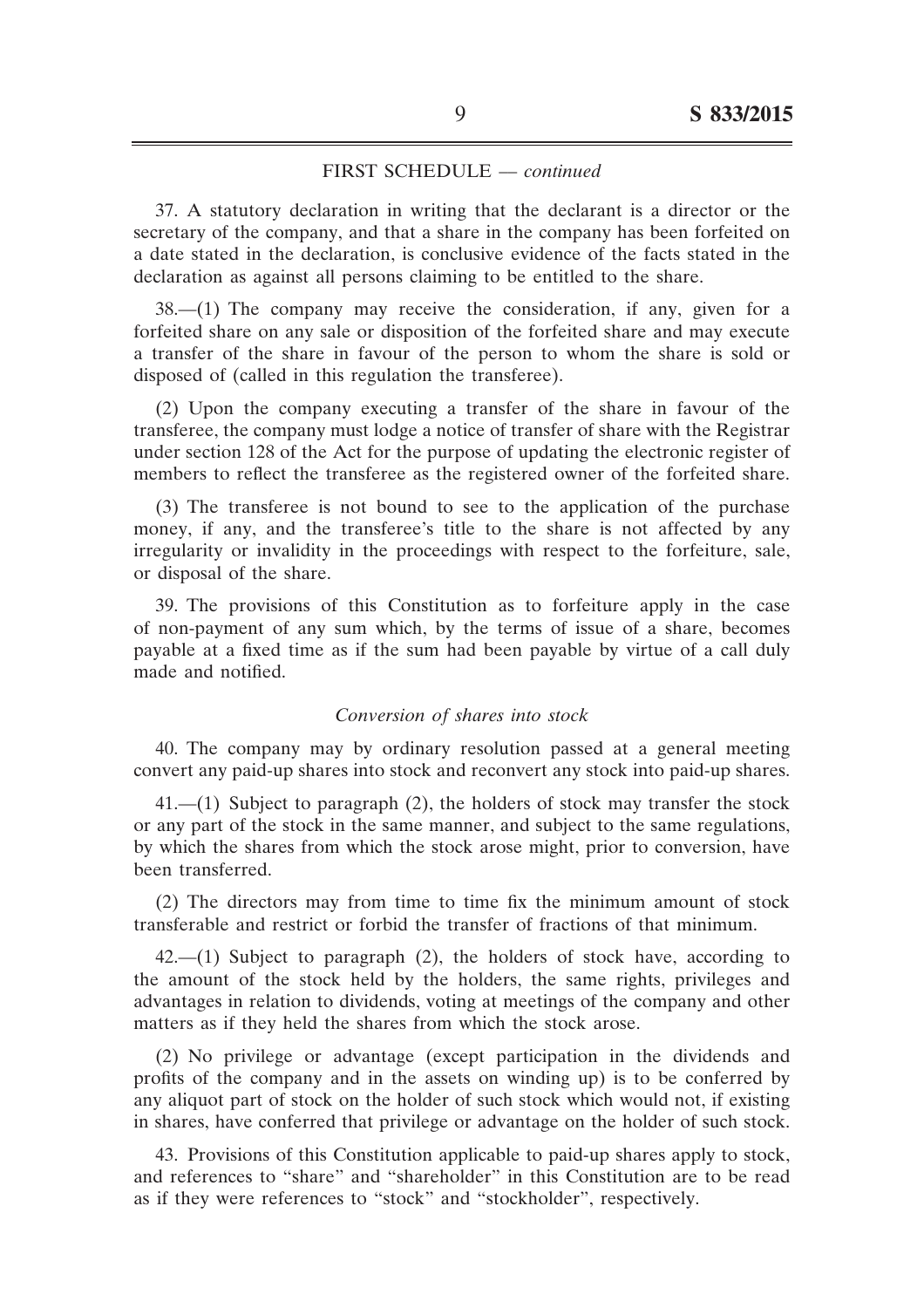#### *Alteration of capital*

44. The company may from time to time by ordinary resolution do any of the following:

- (*a*) consolidate and divide all or any of its share capital;
- (*b*) subdivide its shares or any of them such that in the subdivision the proportion between the amount paid and the amount, if any, unpaid on each reduced share is the same as it was in the case of the share from which the reduced share is derived;
- (*c*) cancel the number of shares which at the date of the passing of the resolution have not been taken or agreed to be taken by any person or which have been forfeited, and diminish the amount of its share capital by the number of the shares so cancelled.

45.––(1) Subject to any direction to the contrary that may be given by the company in general meeting, all new shares must, before issue, be offered to all persons who, as at the date of the offer, are entitled to receive notices from the company of general meetings, in proportion, or as nearly as the circumstances admit, to the amount of the existing shares to which they are entitled.

(2) The offer must be made by notice specifying the number of shares offered, and limiting a time within which the offer, if not accepted, is treated to be declined.

(3) After the expiration of the time referred to in paragraph (2), or upon the person to whom the offer is made declining the shares offered, the directors may dispose of those shares in any manner as they think is the most beneficial to the company.

(4) The directors may dispose of any new shares which (by reason of the ratio which the new shares bear to shares held by persons entitled to an offer of new shares) cannot, in the opinion of the directors, be conveniently offered under this regulation.

46. The company may, by special resolution and with any consent required by law, reduce its share capital in any manner.

#### *General meeting*

47.––(1) An annual general meeting of the company must be held in accordance with the provisions of the Act.

(2) All general meetings other than the annual general meetings are called extraordinary general meetings.

 $48$ — $(1)$  An extraordinary general meeting may be requisitioned by —

- (*a*) any director, whenever the director thinks fit; or
- (*b*) any requisitionist as provided for by the Act.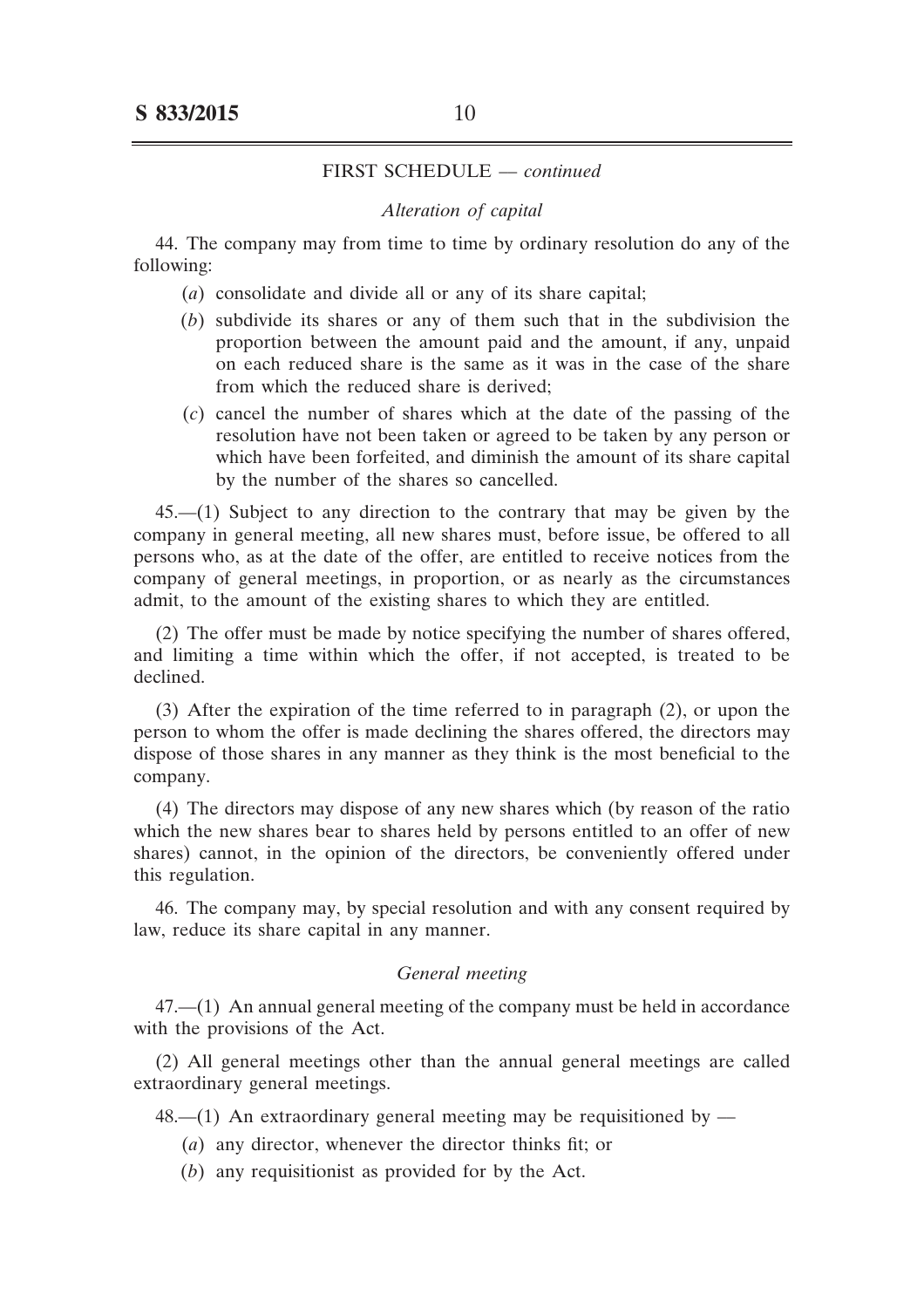(2) Upon a requisition being made under paragraph (1), an extraordinary general meeting must be convened.

49.––(1) Subject to the provisions of the Act relating to special resolutions and any agreement amongst persons who are entitled to receive notices of general meetings from a company, at least 14 days' notice (exclusive of the day on which the notice is served or treated to be served, but inclusive of the day for which notice is given) of any general meeting must be given to persons entitled to receive notices of general meetings from the company.

(2) A notice of a general meeting must specify the following:

- (*a*) the place at which the general meeting is held;
- $(b)$  the date and time of the general meeting;
- (*c*) in case of special business to be transacted at the general meeting, the general nature of that business.

 $50$ — $(1)$  All business that is transacted at an extraordinary general meeting is special business.

(2) All business that is transacted at an annual general meeting is special business, except ––

- (*a*) the declaration of a dividend;
- $(b)$  the consideration of the financial statements, the reports of the auditors and the statements of the directors;
- (*c*) the election of directors in the place of retiring directors; and
- (*d*) the appointment and fixing of the remuneration of the auditors.

#### *Proceedings at general meetings*

51.––(1) No business is to be transacted at any general meeting unless a quorum of members is present at the time when the meeting proceeds to business.

(2) Except as otherwise provided in this Constitution, 2 members present in person form a quorum.

(3) In this regulation, "member" includes a person attending as a proxy or as representing a corporation or a limited liability partnership which is a member.

52. If within half an hour after the time appointed for a general meeting a quorum is not present, the meeting ––

- (*a*) in the case where the meeting is convened upon the requisition of members, is dissolved; or
- (*b*) in any other case, is adjourned to the same day in the next week at the same time and place, or to another day and at another time and place as the directors may determine.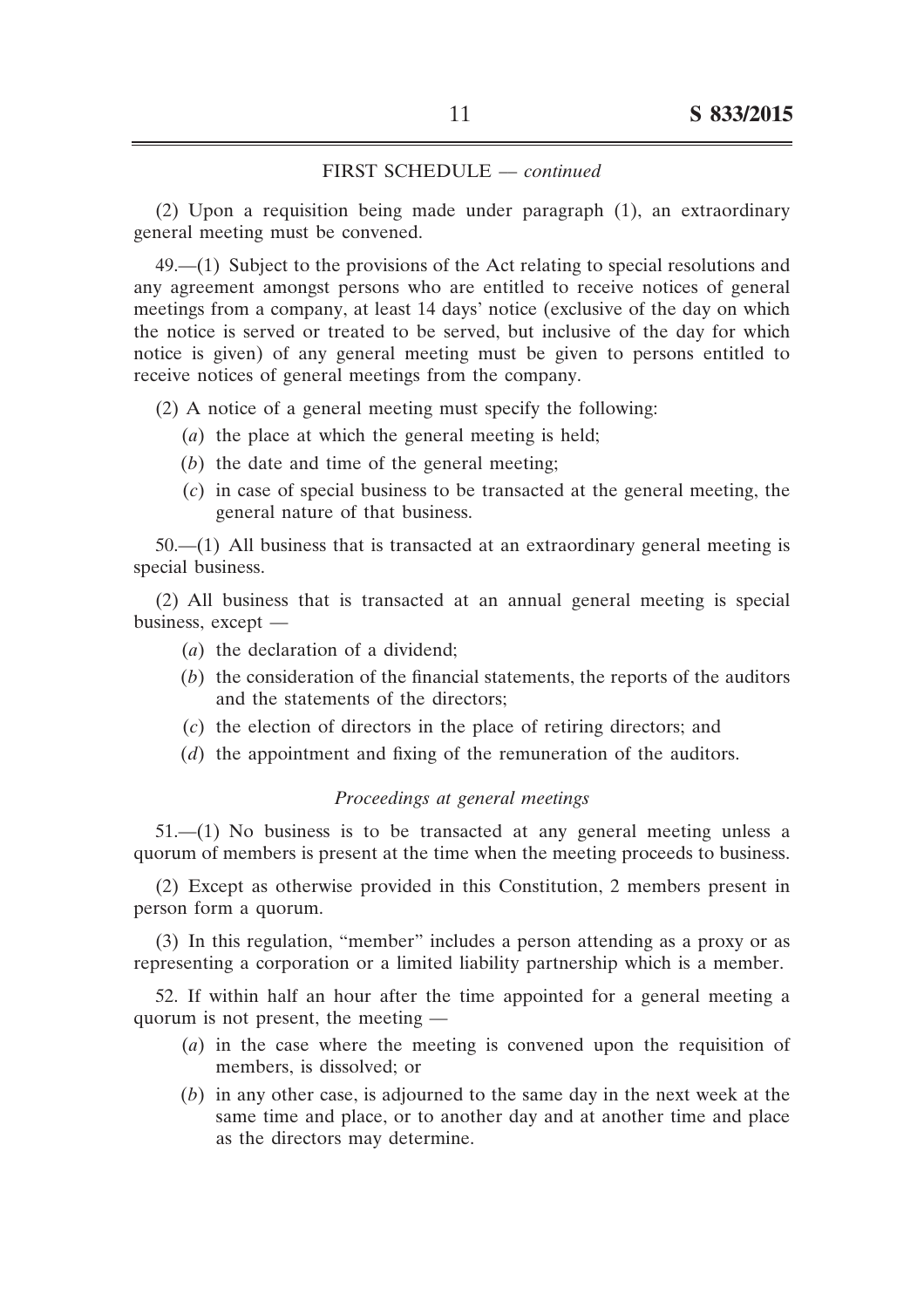- 53. The chairman of a general meeting is ––
	- (*a*) where the board of directors has appointed a chairman amongst the directors, the chairman; or
	- $(b)$  where
		- (i) the chairman of the board of directors is unwilling to act as the chairman of the general meeting;
		- (ii) the chairman is not present within 15 minutes after the time appointed for the holding of the general meeting; or
		- (iii) the board of directors has not appointed a chairman amongst the directors,

 the member elected by the members present for the purpose of being the chairman of the general meeting.

 $54$ — $(1)$  The chairman may, with the consent of a general meeting at which a quorum is present, and must if so directed by a general meeting, adjourn the general meeting from time to time and from place to place.

(2) No business is to be transacted at any adjourned meeting other than the business left unfinished at the general meeting from which the adjournment took place (called in this regulation the original general meeting).

(3) There is no need to give any notice of an adjourned meeting or of the business to be transacted at an adjourned meeting unless the adjourned meeting is to be held more than 30 days after the date of the original general meeting.

55.––(1) At any general meeting, a resolution put to the vote of the meeting must be decided on a show of hands unless a poll is (before or on the declaration of the result of the show of hands) demanded ––

- (*a*) by the chairman;
- (*b*) by at least 3 members present in person or by proxy;
- (*c*) by any member or members present in person or by proxy and representing not less than 5% of the total voting rights of all the members having the right to vote at the meeting; or
- (*d*) by a member or members holding shares in the company conferring a right to vote at the meeting being shares on which an aggregate sum has been paid up equal to not less than 5% of the total sum paid up on all the shares conferring that right.

(2) Unless a poll is demanded, a declaration by the chairman that a resolution has on a show of hands been carried or carried unanimously, or by a particular majority, or lost, and an entry to that effect in the book containing the minutes of the proceedings of the company is conclusive evidence of the fact without proof of the number or proportion of the votes recorded in favour of or against the resolution.

(3) The demand for a poll may be withdrawn.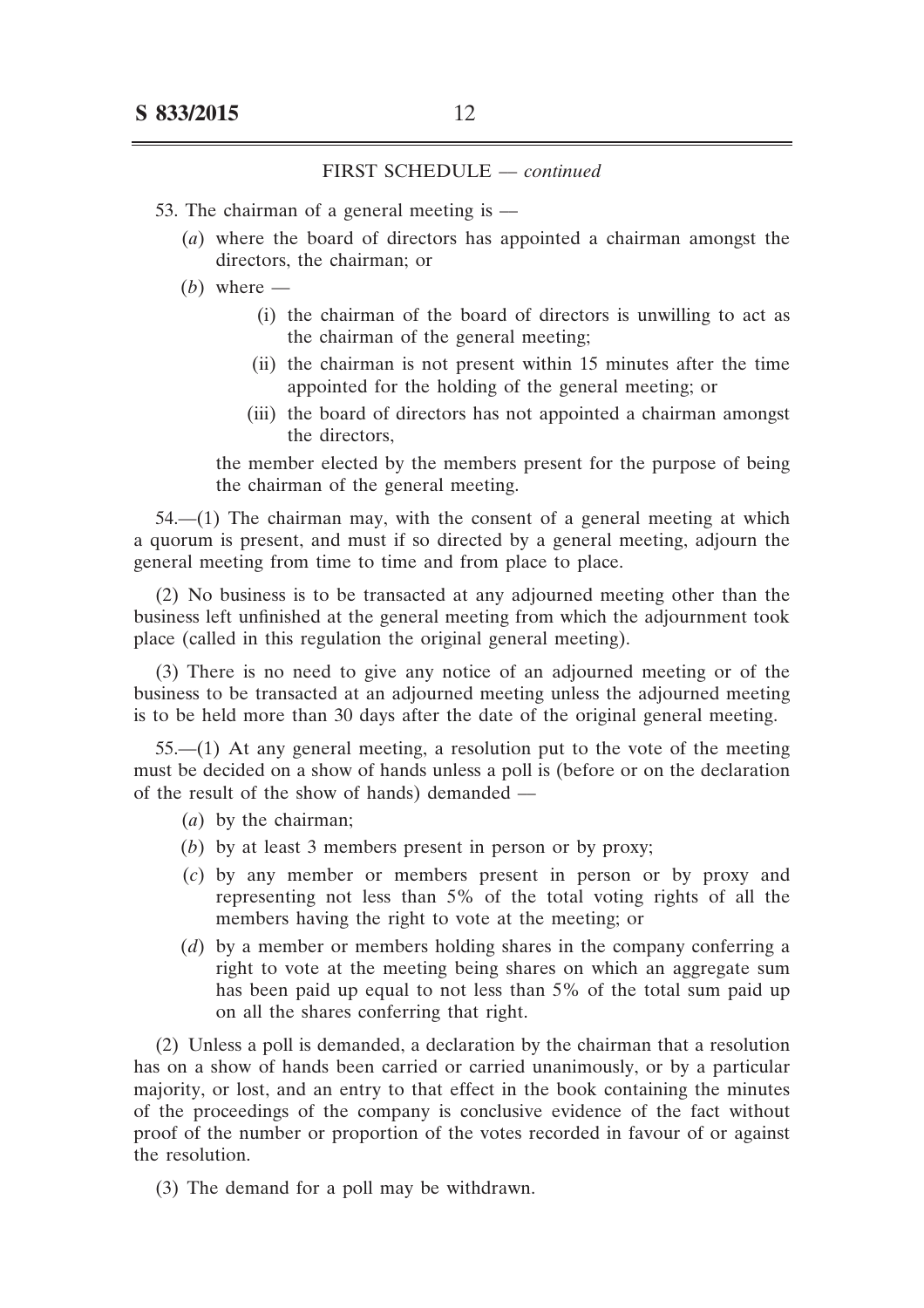56.––(1) Subject to paragraph (2), if a poll is demanded it must be taken in such manner and either at once or after an interval or adjournment or otherwise as the chairman directs.

(2) A poll demanded on the election of a chairman or on a question of adjournment must be taken immediately.

(3) The result of the poll is a resolution of the meeting at which the poll was demanded.

57. In the case of an equality of votes, whether on a show of hands or on a poll, the chairman of the meeting at which the show of hands takes place or at which the poll is demanded is entitled to a second or casting vote.

58.––(1) Subject to any rights or restrictions for the time being attached to any class or classes of shares, at meetings of members or classes of members, each member entitled to vote may vote in person or by proxy or by attorney.

(2) On a show of hands every member or representative of a member who is present in person has one vote.

(3) On a poll every member present in person or by proxy or by attorney or other duly authorised representative has one vote for each share the member holds.

59.––(1) In the case of joint holders, the vote of the senior who tenders a vote, whether in person or by proxy, is accepted to the exclusion of the votes of the other joint holders.

(2) For the purposes of paragraph (1), seniority is to be determined by the order in which the names stand in the electronic register of members.

60. A member who is mentally disordered or whose person or estate is liable to be dealt with in any way under the law relating to mental capacity may vote, whether on a show of hands or on a poll, by a person who properly has the management of the estate of the member, and any such person may vote by proxy or attorney.

61. No member is entitled to vote at any general meeting unless all calls or other sums presently payable by the member in respect of shares in the company have been paid.

 $62$ — $(1)$  No objection may be raised as to the qualification of any voter except at the meeting or adjourned meeting at which the vote objected to is given or tendered.

(2) Any objection made in due time must be referred to the chairman of the meeting, whose decision is final and conclusive.

(3) Every vote not disallowed at the meeting is valid for all purposes.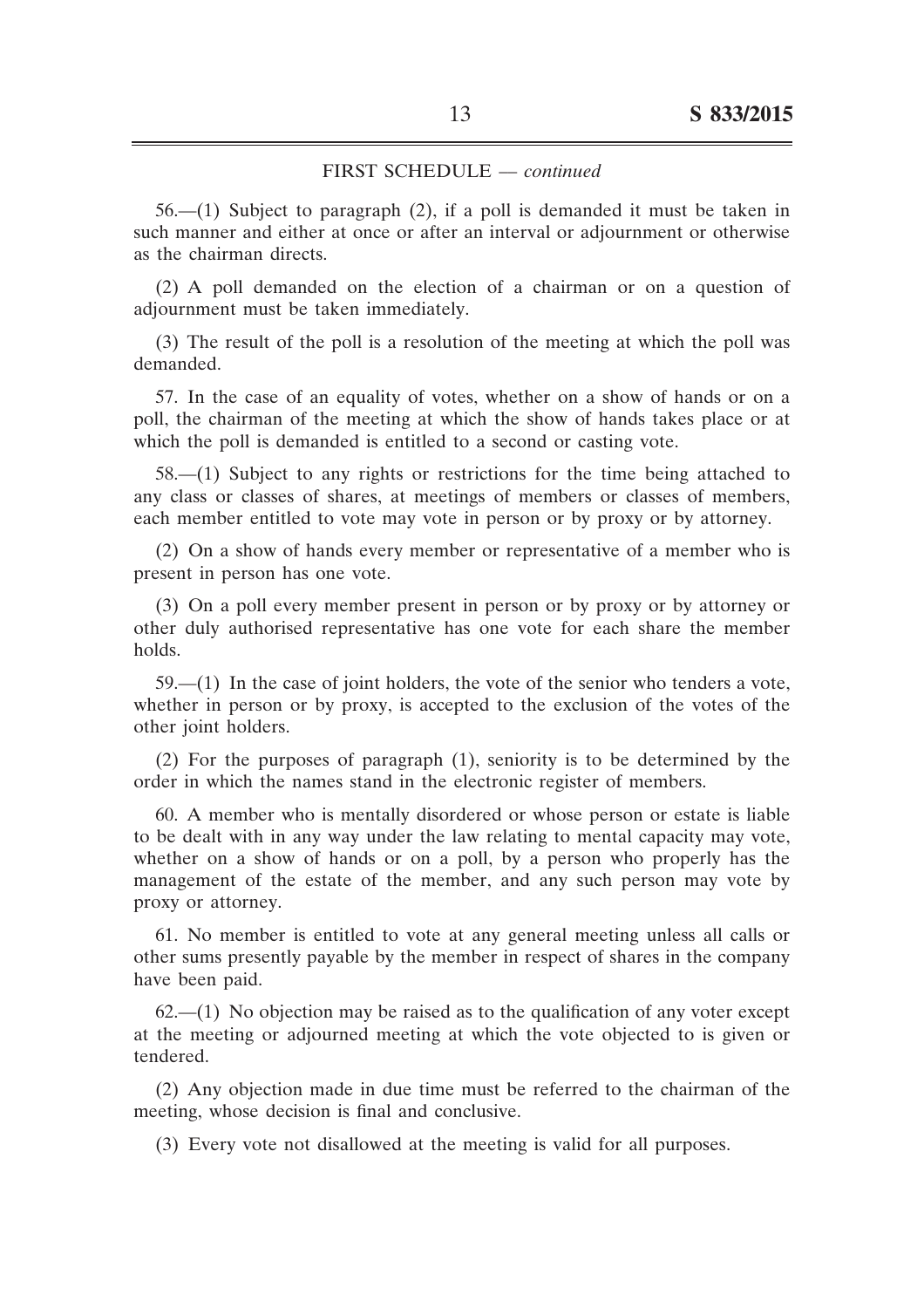$63$ — $(1)$  The instrument appointing a proxy must be in writing, in the common or usual form and ––

- (*a*) where the appointer is a corporation or a limited liability partnership, either under seal or under the hand of an officer or attorney duly authorised; or
- $(b)$  in any other case, under the hand of the appointer or of the attorney of the appointer duly authorised in writing.
- (2) A proxy may but need not be a member of the company.

(3) The instrument appointing a proxy is treated as conferring authority to demand or join in demanding a poll.

64. Where an opportunity of voting for or against a resolution is to be conferred on members, the instrument appointing a proxy may be in the following form or such other form as the board of directors may approve:

"I/We\*, [name(s)], of [address(es)], being a member/members\* of the abovenamed company, appoint [name] of [address], or failing him/her\*, [name] of [address], as my/our\* proxy to vote for me/us\* on my/our\* behalf at the [annual or extraordinary, as the case may be] general meeting of the company, to be held on [date], and at any adjournment of the meeting.

Signed on [date].

This form is to be used in favour of/against\* the resolution.

\*Delete whichever is not applicable. [Unless otherwise instructed, the proxy may vote as he or she thinks fit.]".

65.––(1) The following documents must be deposited at the registered office of the company, or at such other place in Singapore as is specified in the notice convening the meeting by the time specified in paragraph (2) for the purpose of appointing a proxy:

- (*a*) the instrument appointing a proxy;
- (*b*) the power of attorney or other authority, if any, under which the instrument appointing the proxy is signed, or a notarially certified copy of that power of attorney or authority.

(2) For the purposes of paragraph  $(1)$ , the time is —

- (*a*) in the case of a poll, not less than 24 hours before the time appointed for the taking of the poll; or
- (*b*) in any other case, not less than 72 hours before the time for holding the meeting or adjourned meeting at which the person named in the instrument proposes to vote.
- (3) An instrument of proxy is not valid if paragraph (1) is not complied with.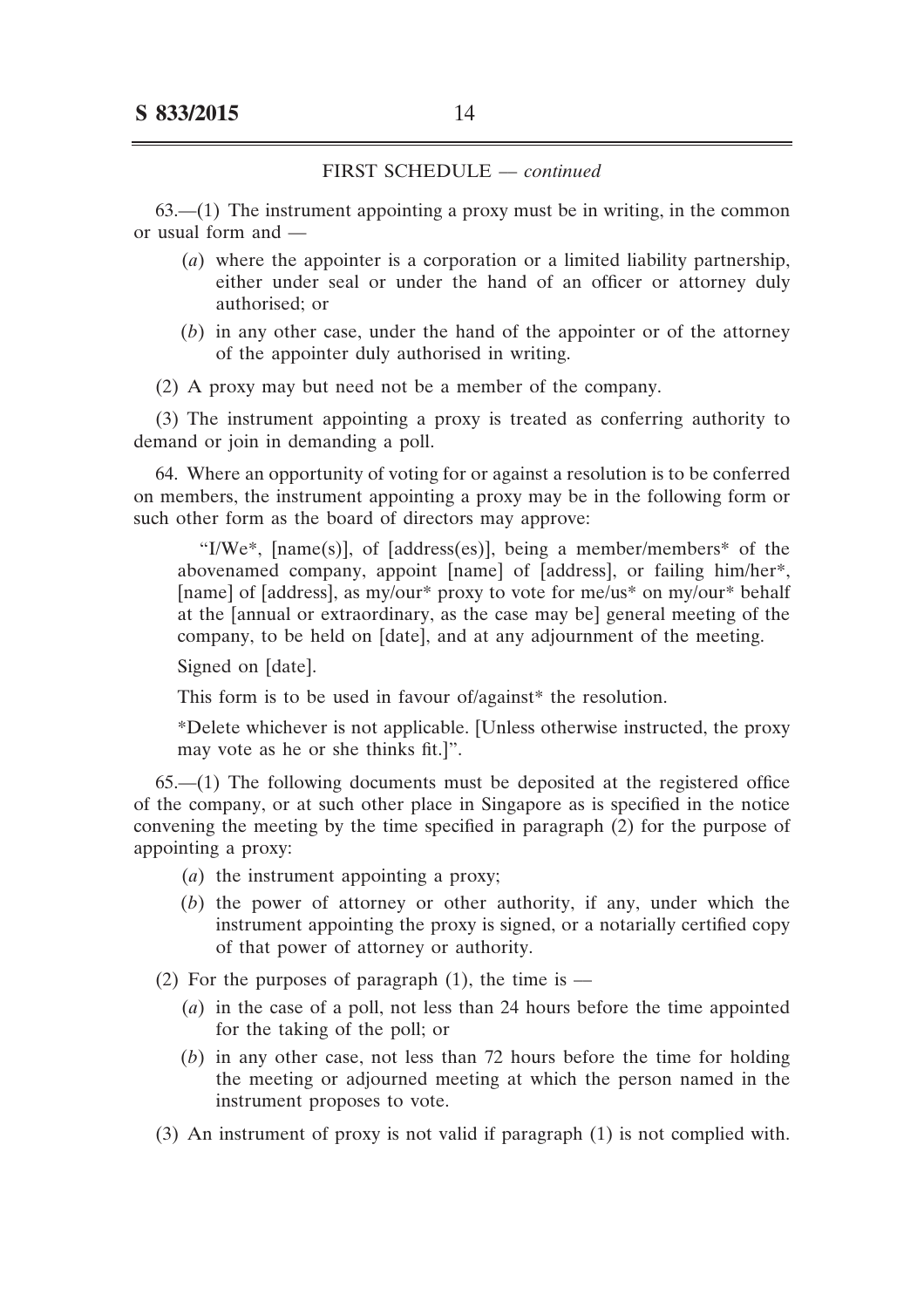$66- (1)$  Subject to paragraph  $(2)$ , a vote given in accordance with the terms of an instrument of proxy or attorney is valid despite ––

- (*a*) the previous death or mental disorder of the principal;
- (*b*) the revocation of the instrument or of the authority under which the instrument was executed; or
- (*c*) the transfer of the share in respect of which the instrument is given.

(2) Paragraph (1) does not apply if an intimation in writing of such death, mental disorder, revocation, or transfer has been received by the company at its registered office before the commencement of the meeting or adjourned meeting at which the instrument is used.

#### *Directors: Appointment, etc.*

 $67$ — $(1)$  At the first annual general meeting of the company, all the directors must retire from office.

(2) At every annual general meeting subsequent to the first annual general meeting of the company, one-third of the directors for the time being, or, if their number is not 3 or a multiple of 3, then the number nearest one-third, must retire from office.

68. A retiring director is eligible for re-election.

69. The directors to retire in every year must be those who have been longest in office since their last election, but, as between persons who became directors on the same day, those to retire must (unless they otherwise agree among themselves) be determined by lot.

 $70$ — $(1)$  The company at the meeting at which a director retires may fill the vacated office by electing a person to fill the vacated office.

(2) If the company does not fill the vacated office, the retiring director is, if he or she offers himself or herself for re-election and is not disqualified under the Act from holding office as a director, treated as re-elected, unless --

- (*a*) at that meeting it is expressly resolved not to fill the vacated office; or
- $(b)$  a resolution for the re-election of that director is put to that meeting and lost.

71. The company may from time to time by ordinary resolution passed at a general meeting increase or reduce the number of directors, and may also determine in what rotation the increased or reduced number is to go out of office.

 $72$ — $(1)$  The directors have power at any time, and from time to time, to appoint any person to be a director, either to fill a casual vacancy or as an addition to the existing directors, but the total number of directors must not at any time exceed the number fixed in accordance with this Constitution.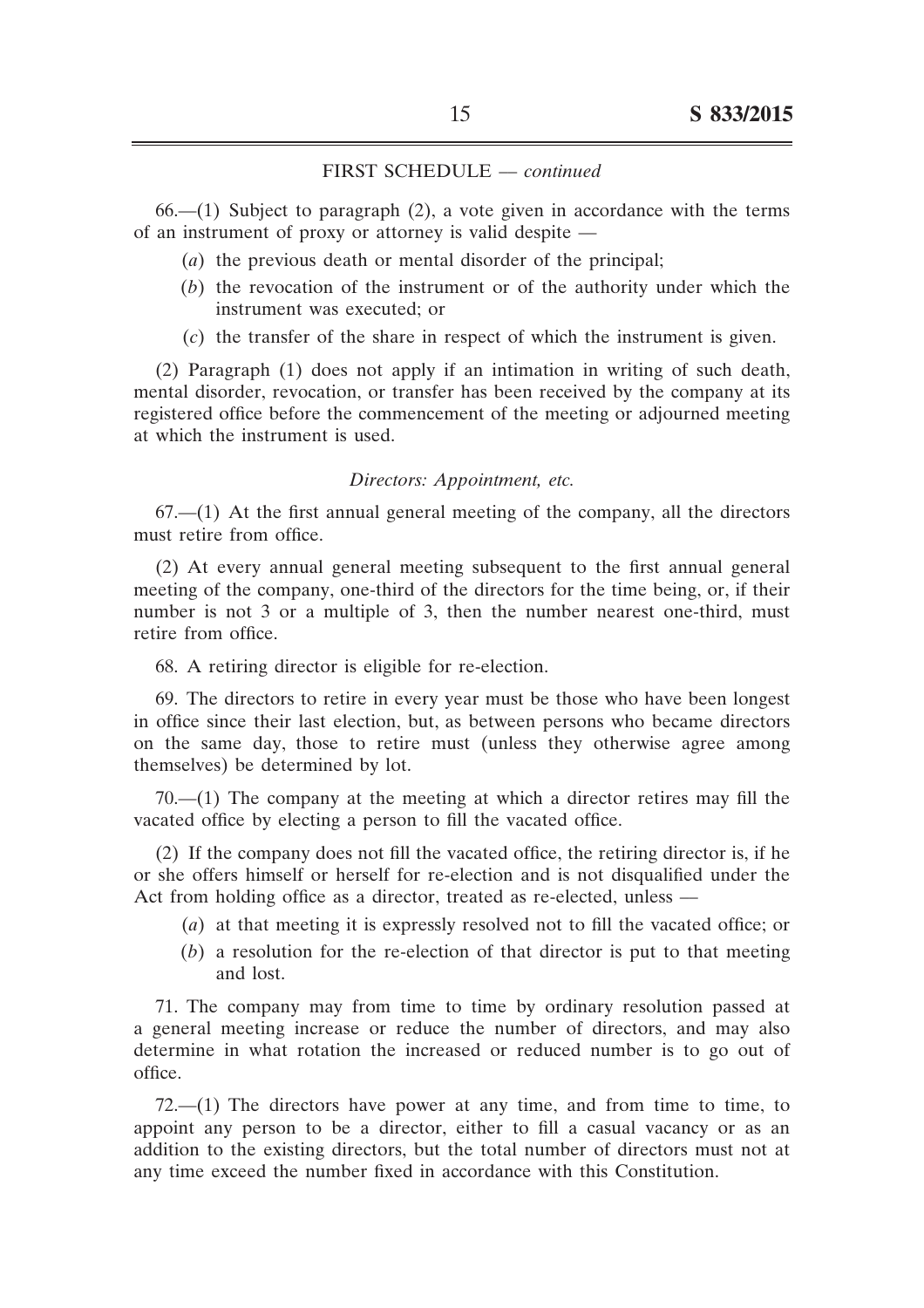(2) Any director appointed under paragraph (1) holds office only until the next annual general meeting, and is then eligible for re-election.

(3) Any director appointed under paragraph (1) must not be taken into account in determining the directors who are to retire by rotation at the next annual general meeting.

73.––(1) The company may by ordinary resolution remove any director before the expiration of his or her period of office, and may by an ordinary resolution appoint another person in place of the removed director.

(2) The person appointed in place of the removed director is subject to retirement at the same time as if the person had become a director on the day on which the director in whose place the person is appointed was last elected a director.

 $74$ — $(1)$  The remuneration of the directors is, from time to time, to be determined by the company in general meeting.

(2) The remuneration of the directors is treated as accruing from day to day.

(3) The directors may also be paid all travelling, hotel, and other expenses properly incurred by them in attending and returning from meetings of the directors or any committee of the directors or general meetings of the company or in connection with the business of the company.

75. The shareholding qualification for directors may be fixed by the company in general meeting.

76. The office of director becomes vacant if the director ––

- (*a*) ceases to be a director by virtue of the Act;
- (*b*) becomes bankrupt or makes any arrangement or composition with his or her creditors generally;
- (*c*) becomes prohibited from being a director by reason of any order made under the Act;
- (*d*) becomes disqualified from being a director by virtue of his or her disqualification or removal or the revocation of his or her appointment as a director, as the case may be, under ––
	- (i) section 148, 149, 149A, 154, 155, 155A or 155C of the Act;
	- (ii) section 50 or 54 of the Banking Act (Cap. 19);
	- (iii) section 47 of the Finance Companies Act (Cap. 108);
	- (iv) section 57 of the Financial Advisers Act (Cap. 110);
	- (v) section 31, 31A, 35ZJ or  $41(2)(a)(ii)$  of the Insurance Act (Cap. 142);
	- (vi) section 30AAI of the Monetary Authority of Singapore Act (Cap. 186);
	- (vii) section 12A of the Money-changing and Remittance Businesses Act (Cap. 187);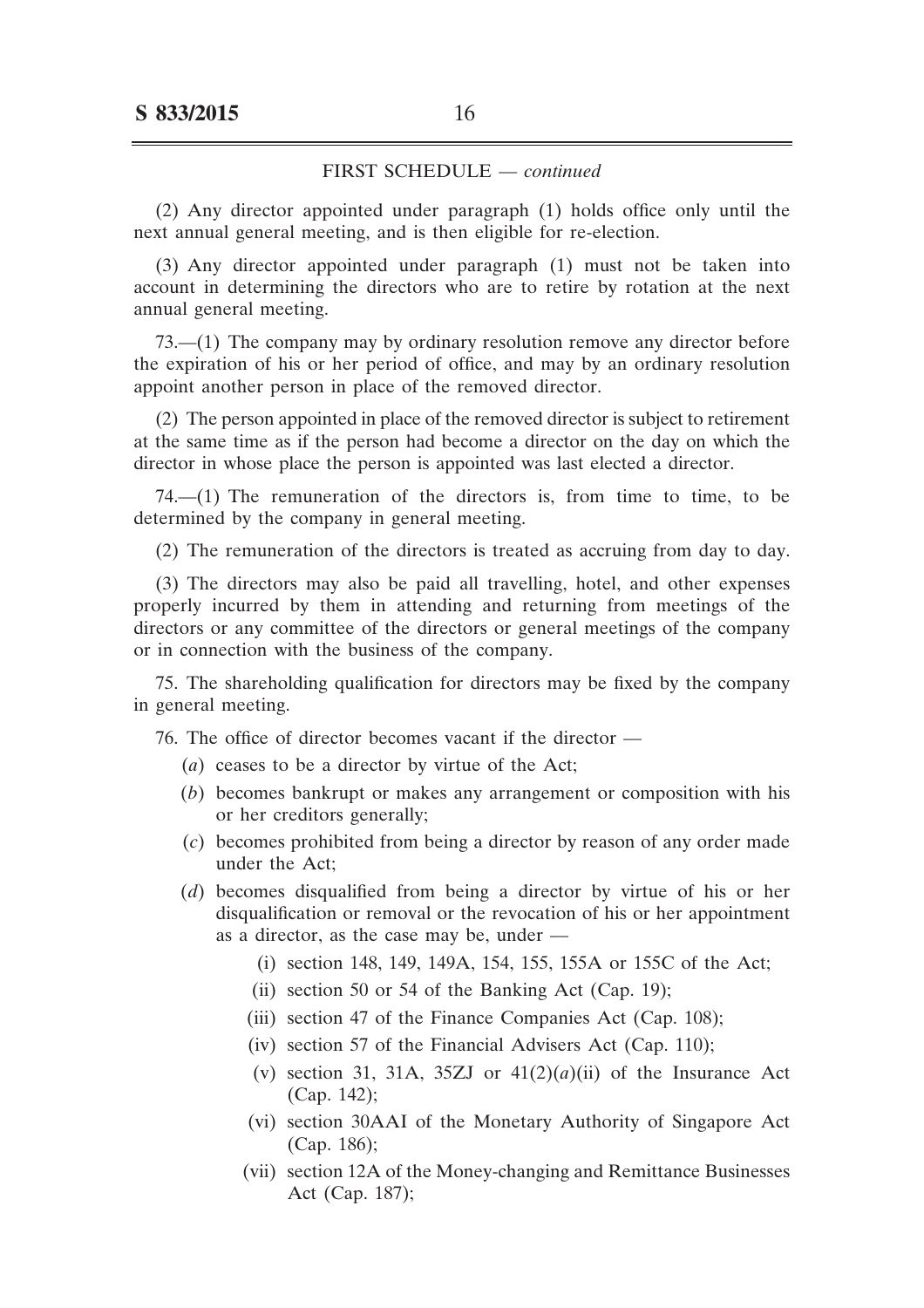- (viii) section 22 of the Payment Systems (Oversight) Act (Cap. 222A);
	- $(ix)$  section 44, 46Z, 81P, 81ZJ, 97 or 292A of the Securities and Futures Act (Cap. 289); or
	- $(x)$  section 14 of the Trust Companies Act (Cap. 336);
- (*e*) being a director of a Registered Fund Management Company as defined in the Securities and Futures (Licensing and Conduct of Business) Regulations (Cap. 289, Rg 10), he or she has been removed by the Registered Fund Management Company as director in accordance with those Regulations;
- (*f*) becomes mentally disordered and incapable of managing himself or herself or his or her affairs or a person whose person or estate is liable to be dealt with in any way under the law relating to mental capacity;
- (*g*) subject to section 145 of the Act, resigns his or her office by notice in writing to the company;
- $(h)$  for more than 6 months is absent without permission of the directors from meetings of the directors held during that period;
- $(i)$  without the consent of the company in general meeting, holds any other office of profit under the company except that of managing director or manager; or
- (*j*) is directly or indirectly interested in any contract or proposed contract with the company and fails to declare the nature of his or her interest in manner required by the Act.

## *Powers and duties of directors*

77.––(1) The business of a company is managed by or under the direction or supervision of the directors.

(2) The directors may exercise all the powers of a company except any power that the Act or this Constitution requires the company to exercise in general meeting.

78. Without limiting the generality of regulation 77, the directors may exercise all the powers of the company to do all or any of the following for any debt, liability, or obligation of the company or of any third party:

- (*a*) borrow money;
- (*b*) mortgage or charge its undertaking, property, and uncalled capital, or any part of the undertaking, property and uncalled capital;
- (*c*) issue debentures and other securities whether outright or as security.

79. The directors may exercise all the powers of the company in relation to any official seal for use outside Singapore and in relation to branch registers of debenture holders kept in any place outside Singapore.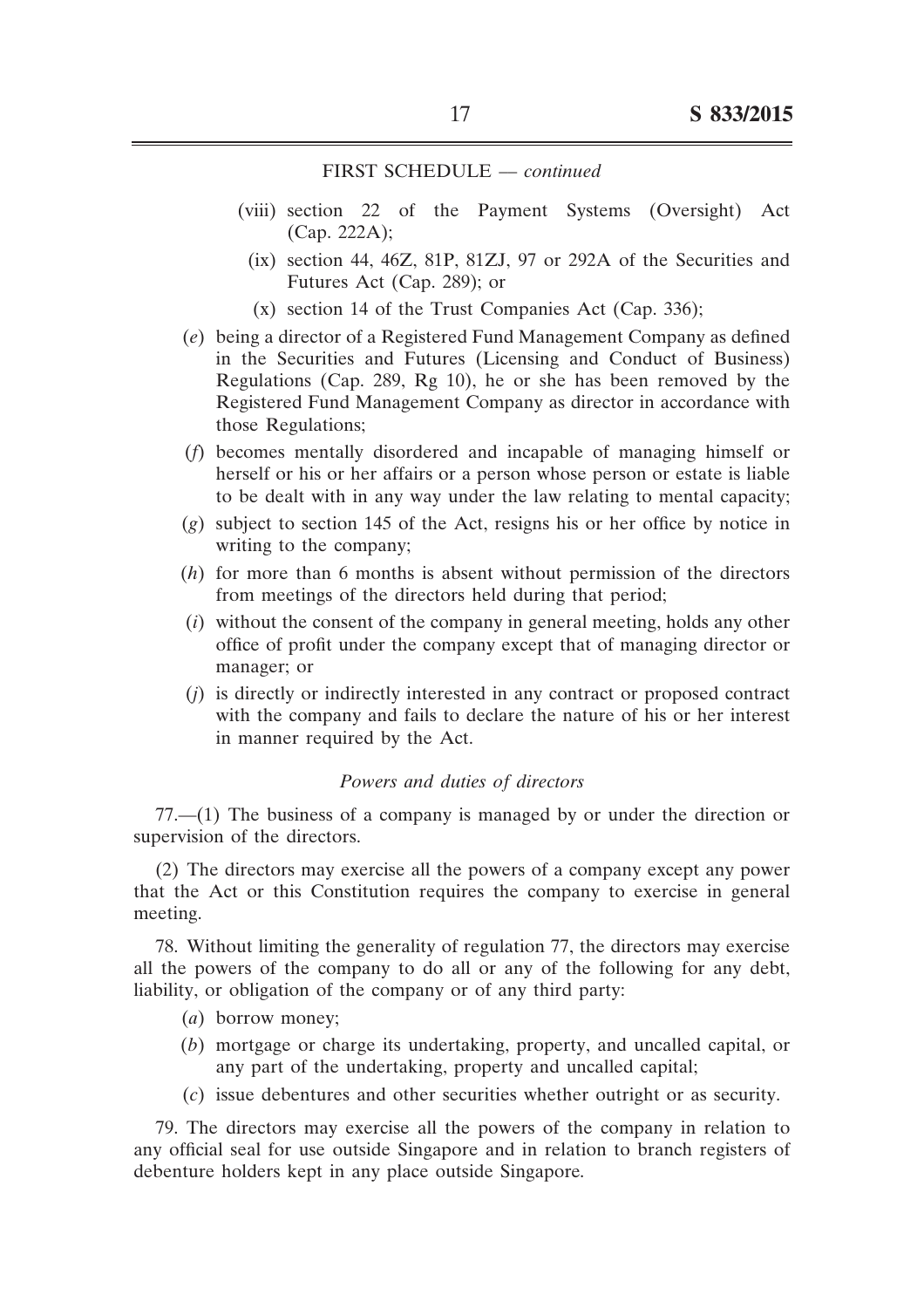80.––(1) The directors may from time to time by power of attorney appoint any corporation, firm, limited liability partnership or person or body of persons, whether nominated directly or indirectly by the directors, to be the attorney or attorneys of the company for the purposes and with the powers, authorities, and discretions (not exceeding those vested in or exercisable by the directors under this Constitution) and for a period and subject to any conditions as the directors may think fit.

(2) Any powers of attorney granted under paragraph (1) may contain provisions for the protection and convenience of persons dealing with the attorney as the directors think fit and may also authorise the attorney to delegate all or any of the powers, authorities, and discretions vested in the attorney.

81. All cheques, promissory notes, drafts, bills of exchange, and other negotiable instruments, and all receipts for money paid to the company, must be signed, drawn, accepted, endorsed, or otherwise executed, as the case may be, by any 2 directors or in such other manner as the directors from time to time determine.

82.––(1) The directors must cause minutes to be made of all of the following matters:

- (*a*) all appointments of officers to be engaged in the management of the company's affairs;
- (*b*) names of directors present at all meetings of the company and of the directors;
- (*c*) all proceedings at all meetings of the company and of the directors.

(2) The minutes referred to in paragraph (1) must be signed by the chairman of the meeting at which the proceedings were held or by the chairman of the next succeeding meeting.

#### *Proceedings of directors*

83.––(1) The directors may meet together for the despatch of business, adjourn and otherwise regulate their meetings as they think fit.

(2) A director may at any time summon a meeting of the directors.

(3) The secretary must, on the requisition of a director, summon a meeting of the directors.

84.––(1) Subject to this Constitution, questions arising at any meeting of directors must be decided by a majority of votes and a determination by a majority of directors is for all purposes treated as a determination of the directors.

(2) In case of an equality of votes the chairman of the meeting has a second or casting vote.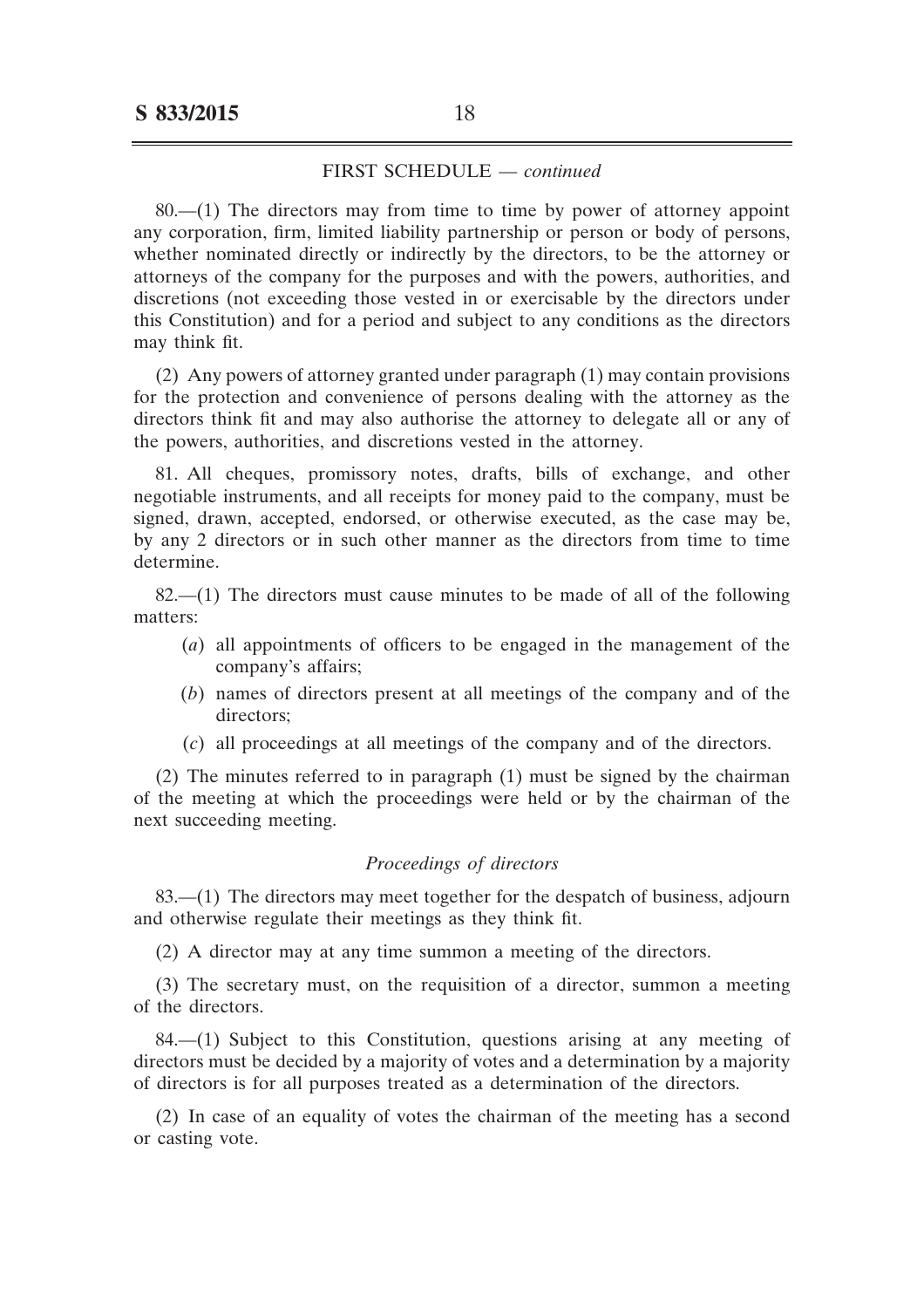85.––(1) A director must not vote in respect of any transaction or proposed transaction with the company in which the director is interested, or in respect of any matter arising from such transaction or proposed transaction.

(2) If a director referred to in paragraph (1) does vote in respect of any transaction or proposed transaction referred to in that paragraph, the director's vote must not be counted.

86. The quorum necessary for the transaction of the business of the directors may be fixed by the directors, and unless so fixed is 2.

87.––(1) Subject to paragraph (2), the directors may act despite any vacancy in their body.

(2) If and so long as the number of directors is reduced below the number fixed by this Constitution as the necessary quorum of directors, the continuing directors or director may not act except for the purpose of increasing the number of directors to that number or for the purpose of summoning a general meeting of the company.

88.––(1) The directors may elect a chairman of their meetings and determine the period for which the chairman is to hold office.

(2) If no chairman is elected, or if at any meeting the chairman is not present within 10 minutes after the time appointed for holding the meeting, the directors present may choose one of their number to be chairman of the meeting.

89.––(1) The directors may delegate any of their powers to committees consisting of any member or members of their body as the directors think fit.

(2) Any committee formed under paragraph (1) must in the exercise of the delegated powers conform to any regulation that may be imposed on it by the directors.

 $90$ — $(1)$  A committee may elect a chairman of its meetings.

(2) If no chairman is elected, or if at any meeting the chairman is not present within 10 minutes after the time appointed for holding the meeting, the members present may choose one of their number to be chairman of the meeting.

 $91- (1)$  A committee may meet and adjourn as it thinks proper.

(2) Questions arising at any meeting must be determined by a majority of votes of the members present, and in the case of an equality of votes the chairman has a second or casting vote.

92. All acts done by any meeting of the directors or of a committee of directors or by any person acting as a director is as valid as if every such person had been duly appointed and was qualified to be a director, even if it is afterwards discovered that  $-$ 

- (*a*) there was some defect in the appointment of any director or person acting as a director; or
- (*b*) the directors or person acting as a director or any of them were disqualified.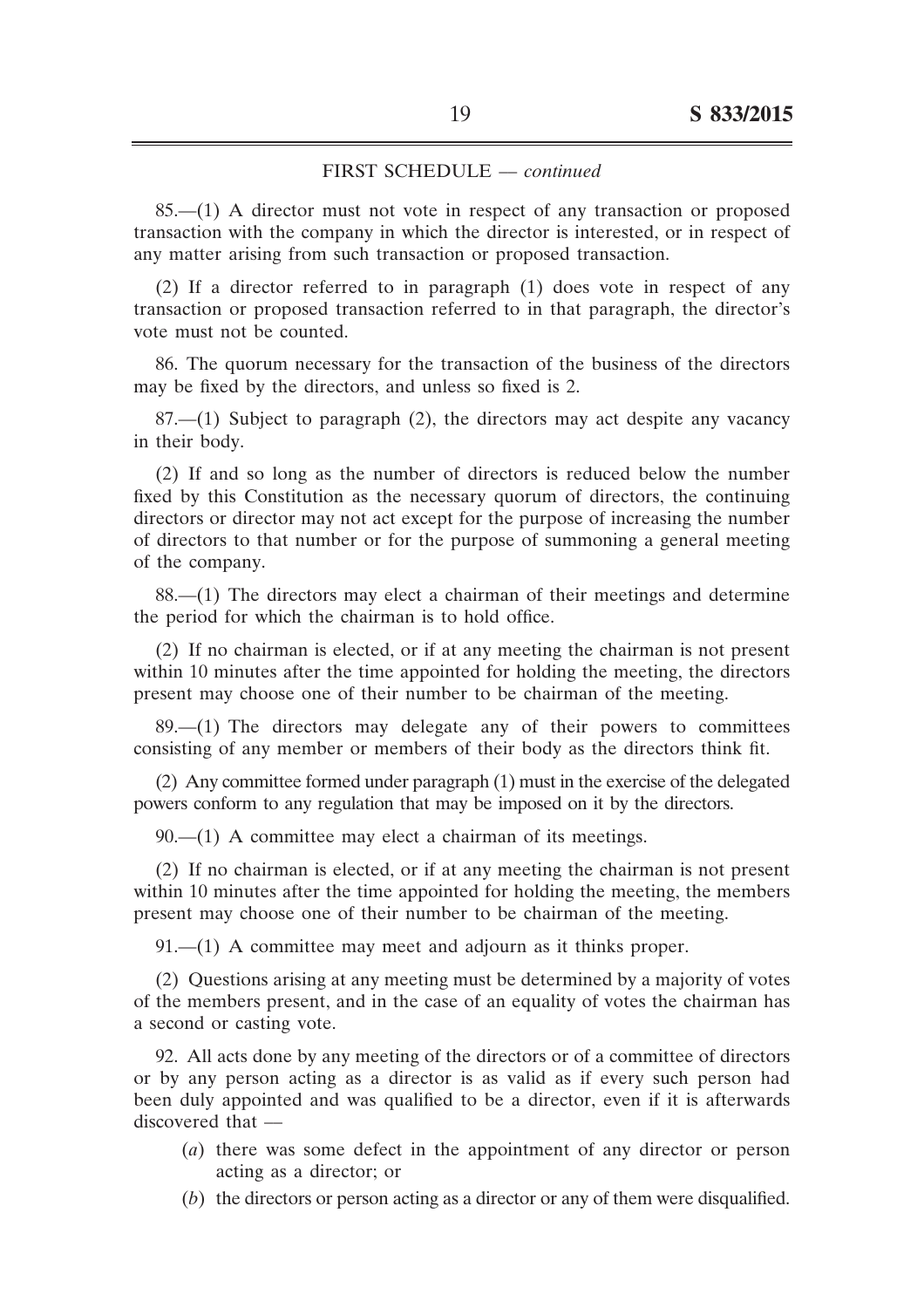93.—(1) A resolution in writing, signed by all the directors for the time being entitled to receive notice of a meeting of the directors, is as valid and effectual as if it had been passed at a meeting of the directors duly convened and held.

(2) Any resolution in writing under paragraph (1) may consist of several documents in like form, each signed by one or more directors.

94. Where the company has only one director, the director may pass a resolution by recording it and signing the record.

#### *Managing directors*

95.––(1) The directors may from time to time appoint one or more of their body to the office of managing director for such period and on such terms as they think fit and, subject to the terms of any agreement entered into in any particular case, may revoke any such appointment.

(2) A director appointed under paragraph (1) is not, while holding the office of managing director, subject to retirement by rotation or to be taken into account in determining the rotation of retirement of directors, but his or her appointment automatically determines if he or she ceases from any cause to be a director.

96. A managing director may, subject to the terms of any agreement entered into in any particular case, receive remuneration by one or more of the following ways as the directors may determine:

- (*a*) salary;
- (*b*) commission;
- (*c*) participation in profits.

97. The directors may entrust to and confer upon a managing director any of the powers exercisable by them upon such terms and conditions and with such restrictions as they think fit, and either collaterally with or to the exclusion of their own powers, and may from time to time revoke, withdraw, alter, or vary all or any of those powers.

#### *Alternate directors and substitute directors*

98.––(1) Any director (called in this regulation the appointer) may, with the approval of the board of directors, appoint any person, whether a member of the company or not, to be an alternate or substitute director in the appointer's place for any period as the appointer thinks fit.

(2) Any person holding office as an alternate or substitute director is entitled to notice of meetings of the directors and to attend and vote at meetings of the directors, and to exercise all the powers of the appointer in the appointer's place.

- (3) An alternate or substitute director ––
	- (*a*) is not required to hold any shares to qualify him or her for appointment; and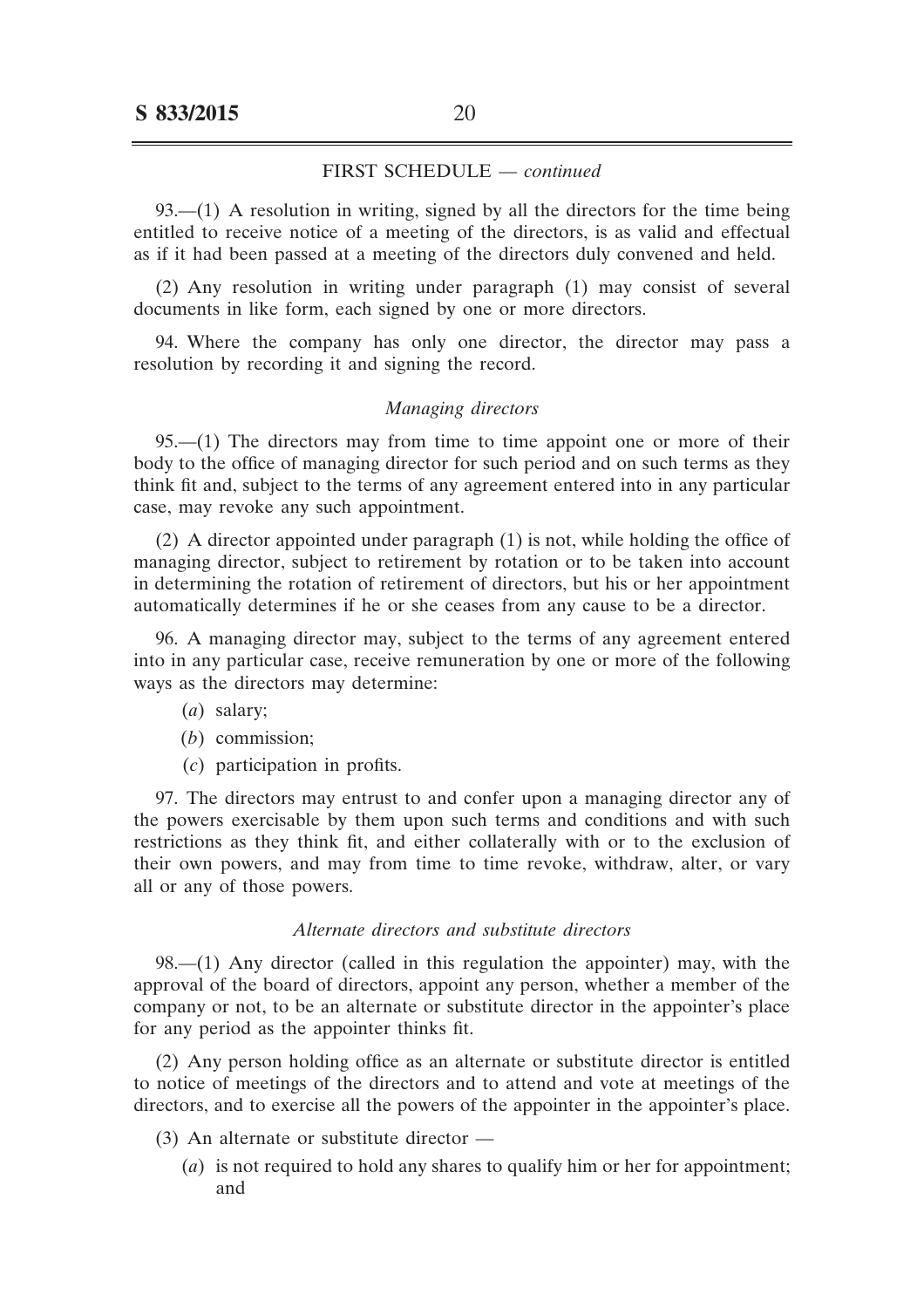(*b*) must vacate office if the appointer vacates office as a director or removes the appointee from office.

(4) Any appointment or removal under this regulation must be effected by notice in writing under the hand of the director making the appointment or removal.

#### *Associate directors*

99.––(1) The directors may from time to time appoint any person to be an associate director and may from time to time cancel any such appointment.

(2) The directors may fix, determine and vary the powers, duties and remuneration of any person appointed as an associate director.

- $(3)$  A person appointed as an associate director
	- (*a*) is not required to hold any shares to qualify him or her for appointment; and
	- (*b*) does not have any right to attend or vote at any meeting of directors except by the invitation and with the consent of the directors.

#### *Secretary*

 $100$ — $(1)$  The secretary must be appointed by the directors in accordance with the Act for any term, at any remuneration, and upon any conditions as the directors think fit.

(2) Any secretary appointed under paragraph (1) may be removed by the directors.

#### *Seal*

101.––(1) The directors must provide for the safe custody of the seal.

(2) The seal must only be used by the authority of the directors or of a committee of the directors authorised by the directors to use the seal.

(3) Every instrument to which the seal is affixed must be signed by a director and must be countersigned by the secretary or by a second director or by another person appointed by the directors for the purpose of countersigning the instrument to which the seal is affixed.

### *Financial statements*

 $102$ — $(1)$  The directors must —

- (*a*) cause proper accounting and other records to be kept;
- (*b*) distribute copies of financial statements and other documents as required by the Act; and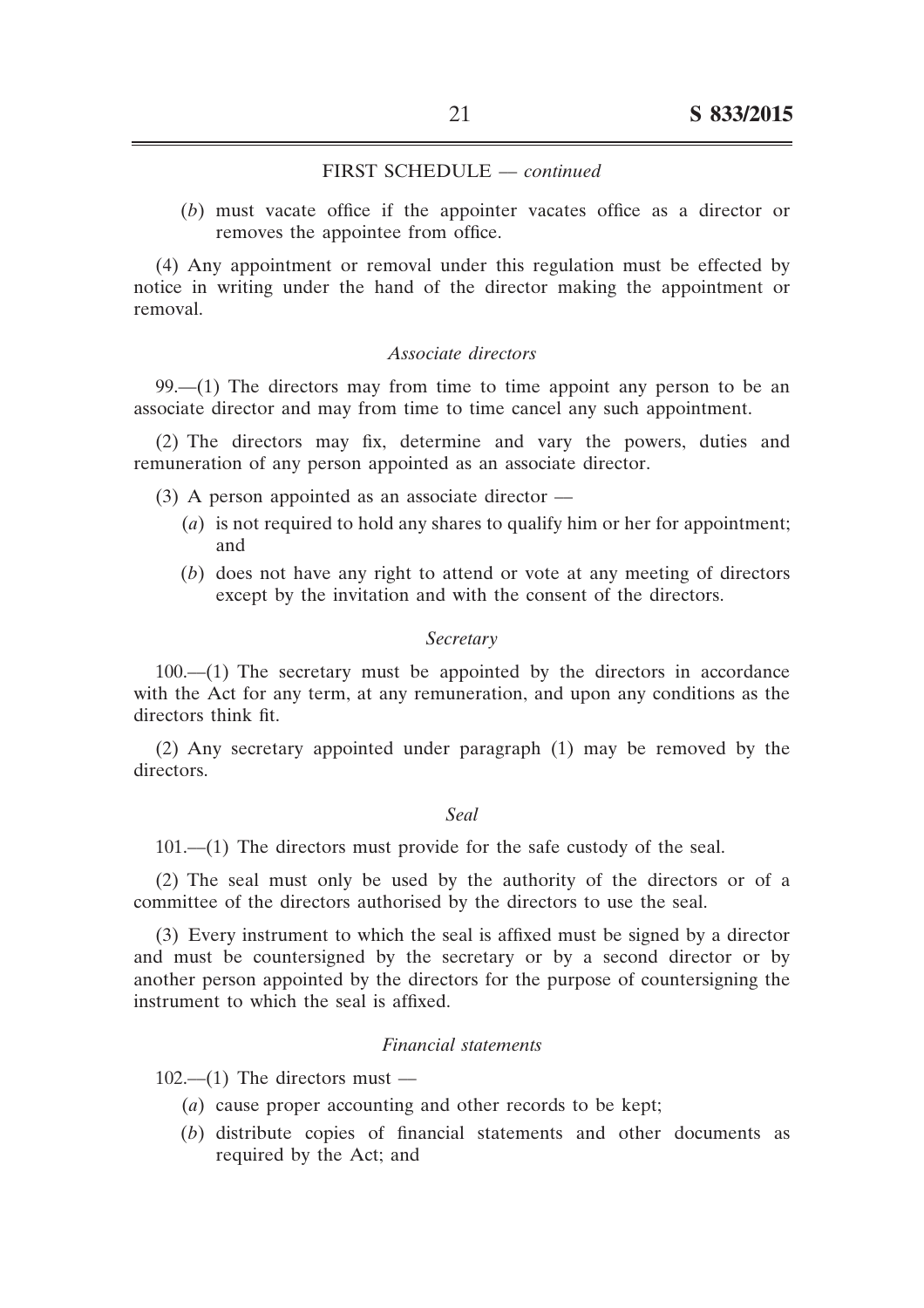(*c*) determine whether, to what extent, at what times and places, and under what conditions or regulations the accounting and other records of the company are open to the inspection of members who are not directors.

(2) No member (who is not a director) has any right of inspecting any account or book or paper of the company except as conferred by statute or authorised by the directors or by the company in general meeting.

#### *Dividends and reserves*

103. The company in general meeting may declare dividends, but any dividend declared must not exceed the amount recommended by the directors.

104. The directors may from time to time pay to the members such interim dividends as appear to the directors to be justified by the profits of the company.

105. No dividend is to  $-$ 

- (*a*) be paid otherwise than out of profits; or
- (*b*) bear interest against the company.

 $106- (1)$  The directors may, before recommending any dividend  $-$ 

- (*a*) set aside out of the profits of the company sums as they think proper as reserves; or
- (*b*) carry forward any profits which they may think prudent not to divide, without placing the profits to reserve.

(2) The reserves set aside under paragraph  $(1)(a)$  —

- (*a*) are, at the discretion of the directors, to be applied for any purpose to which the profits of the company may be properly applied; and
- (*b*) may, pending any application under sub-paragraph (*a*) and at the discretion of the directors, be employed in the business of the company or be invested in any investments (other than shares in the company) as the directors may from time to time think fit.

107.––(1) Subject to the rights of persons, if any, entitled to shares with special rights as to dividend, all dividends must be declared and paid by reference to the amounts paid or credited as paid on the shares in respect of which the dividend is paid.

(2) For the purposes of paragraph (1), no amount paid or credited as paid on a share in advance of calls is to be treated for the purposes of this regulation as paid on the share.

(3) All dividends must be apportioned and paid proportionately to the amounts paid or credited as paid on the shares during any portion or portions of the period in respect of which the dividend is paid.

(4) If any share is issued on terms providing that it ranks for dividend as from a particular date, that share ranks for dividend accordingly.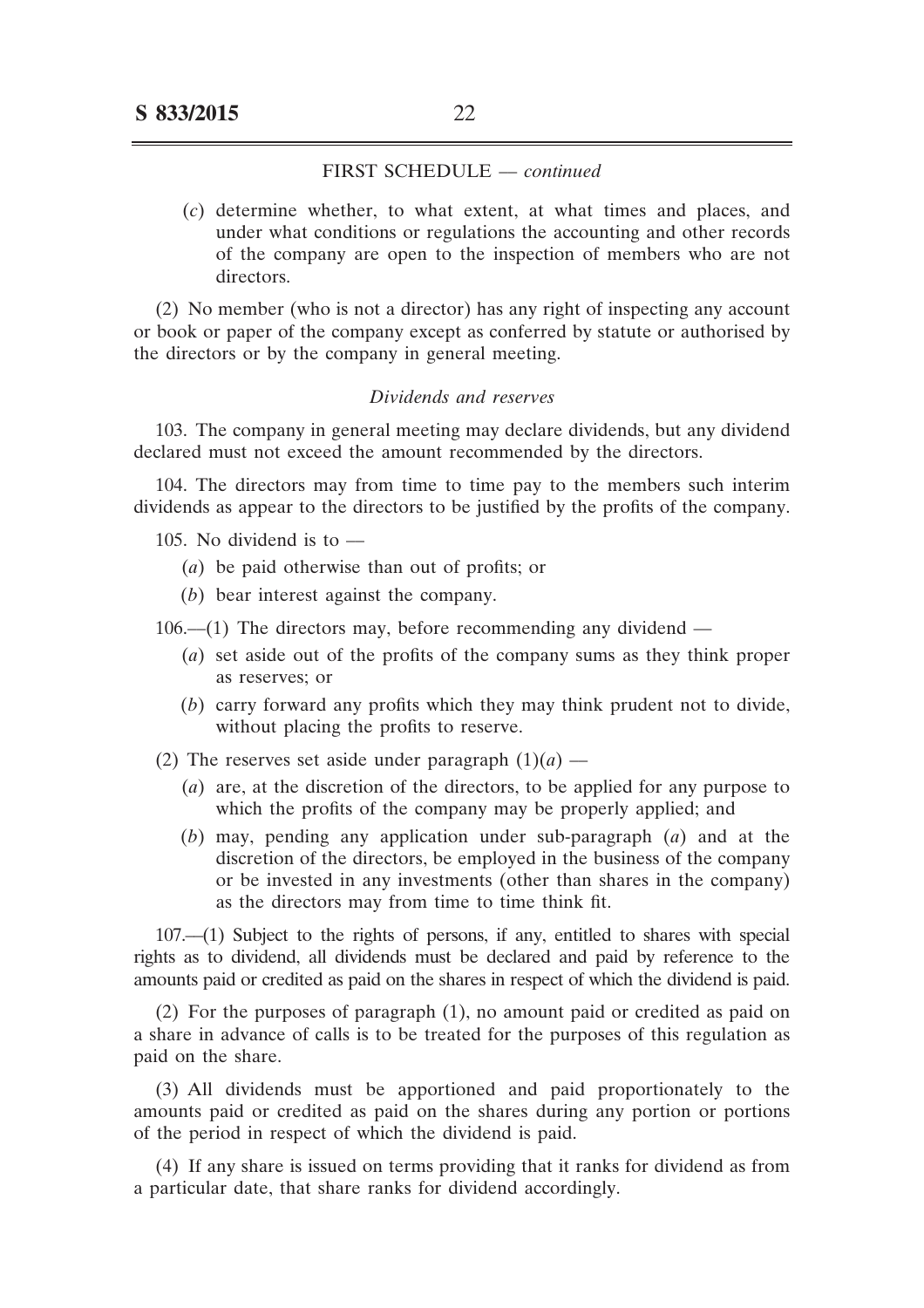108. The directors may deduct from any dividend payable to any member all sums of money, if any, presently payable by the member to the company on account of calls or otherwise in relation to the shares of the company.

 $109$ — $(1)$  Any general meeting declaring a dividend or bonus may by resolution direct payment of the dividend or bonus wholly or partly by the distribution of specific assets, including  $-$ 

- (*a*) paid-up shares of any other company;
- (*b*) debentures or debenture stock of any other company; or
- (*c*) any combination of any specific assets,

and the directors must give effect to the resolution.

(2) Where any difficulty arises with regard to a distribution directed under paragraph (1), the directors may do all or any of the following:

- (*a*) settle the distribution as they think expedient;
- (*b*) fix the value for distribution of the specific assets or any part of the specific assets;
- (*c*) determine that cash payments be made to any members on the basis of the value fixed by the directors, in order to adjust the rights of all parties;
- (*d*) vest any specific assets in trustees as may seem expedient to the directors.

110.––(1) Any dividend, interest, or other money payable in cash in respect of shares may be paid by cheque or warrant sent through the post directed ––

- $(a)$  in the case of joint holders ––
	- (i) to the registered address of the joint holder who is first named on the electronic register of members; or
	- (ii) to a person or to an address as the joint holders may in writing direct; or

 $(b)$  in any other case –

- (i) to the registered address of the holder; or
- (ii) to a person or to an address as the holder may in writing direct.

(2) Every cheque or warrant made under paragraph (1) must be made payable to the order of the person to whom it is sent.

(3) Any one of 2 or more joint holders may give effectual receipts for any dividends, bonuses, or other money payable in respect of the shares held by them as joint holders.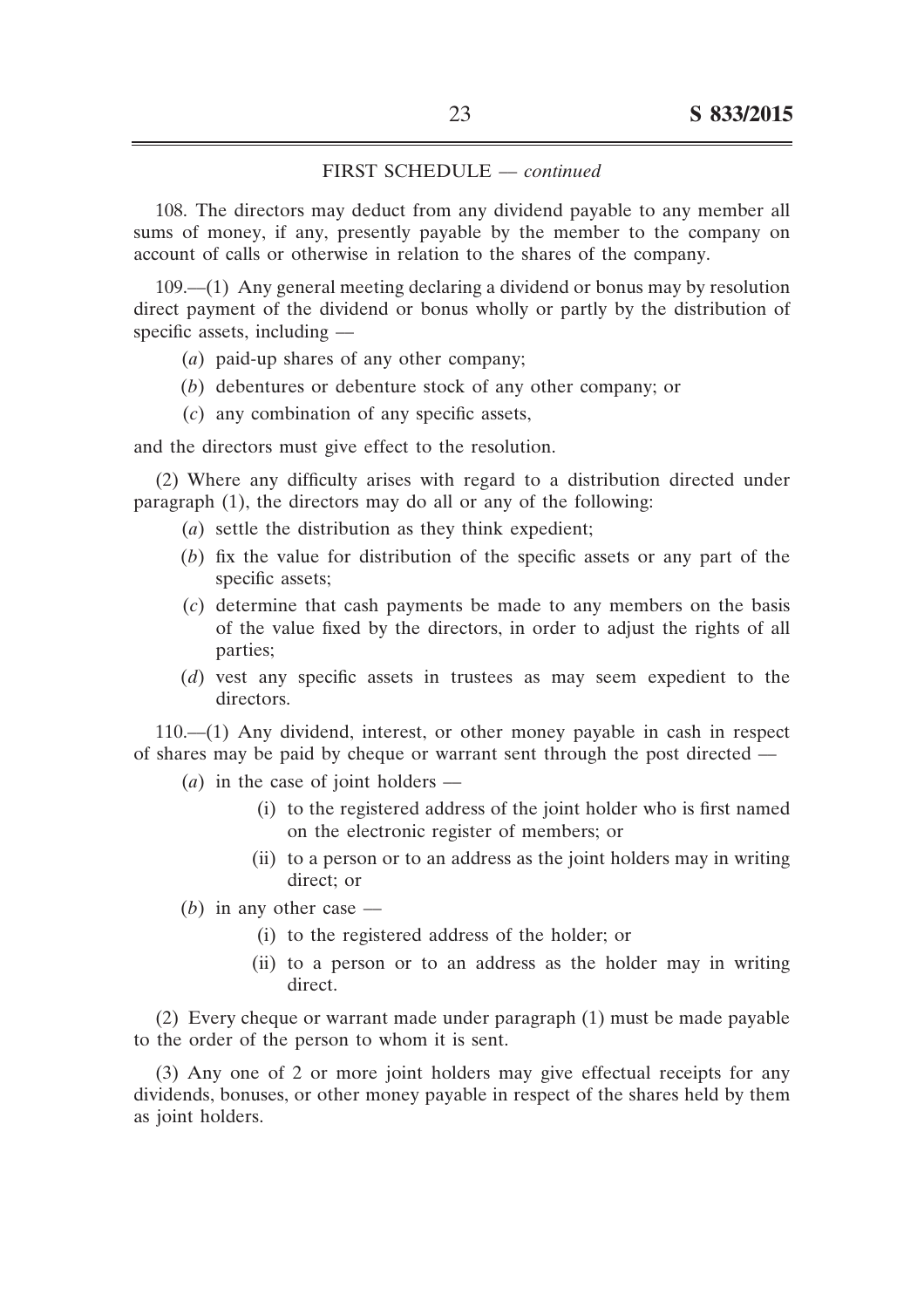#### *Capitalisation of profits*

111.––(1) The company in general meeting may, upon the recommendation of the directors, resolve to capitalise any part of the amount for the time being standing to the credit of any of the company's reserve accounts or to the credit of the profit and loss account or otherwise available for distribution.

(2) The amount capitalised under paragraph (1) is set free for distribution amongst the members who would have been entitled to the amount had it been distributed by way of dividend and in the same proportions subject to the following conditions:

- (*a*) the capitalised amount must not be paid in cash;
- (*b*) the capitalised amount must be applied in or towards either or both of the following:
	- (i) paying up any amounts for the time being unpaid on any shares held by the members respectively;
	- (ii) paying up in full unissued shares or debentures of the company to be allotted, distributed and credited as fully paid up to and amongst such members in the same proportions.

 $112$ ,—(1) Whenever a resolution under regulation  $111(1)$  has been passed, the directors must -

- (*a*) make all appropriations and applications of the undivided profits resolved to be capitalised by the resolution;
- (*b*) make all allotments and issues of fully-paid shares or debentures, if any; and
- (*c*) do all acts and things required to give effect to the resolution.

(2) The directors have full power to  $-$ 

- (*a*) make provision by the issue of fractional certificates or by payment in cash or otherwise as they think fit for the case of shares or debentures becoming distributable in fractions; and
- (*b*) authorise any person to enter on behalf of all the members entitled to the distribution into an agreement with the company providing ––
	- (i) for the allotment to the members respectively, credited as fully paid up, of any further shares or debentures to which they may be entitled upon the capitalisation; or
	- (ii) for the payment up by the company on the member's behalf of the amounts or any part of the amounts remaining unpaid on their existing shares by the application of their respective proportions of the profits resolved to be capitalised,

 and any agreement made under such authority is effective and binding on all members entitled to the distribution.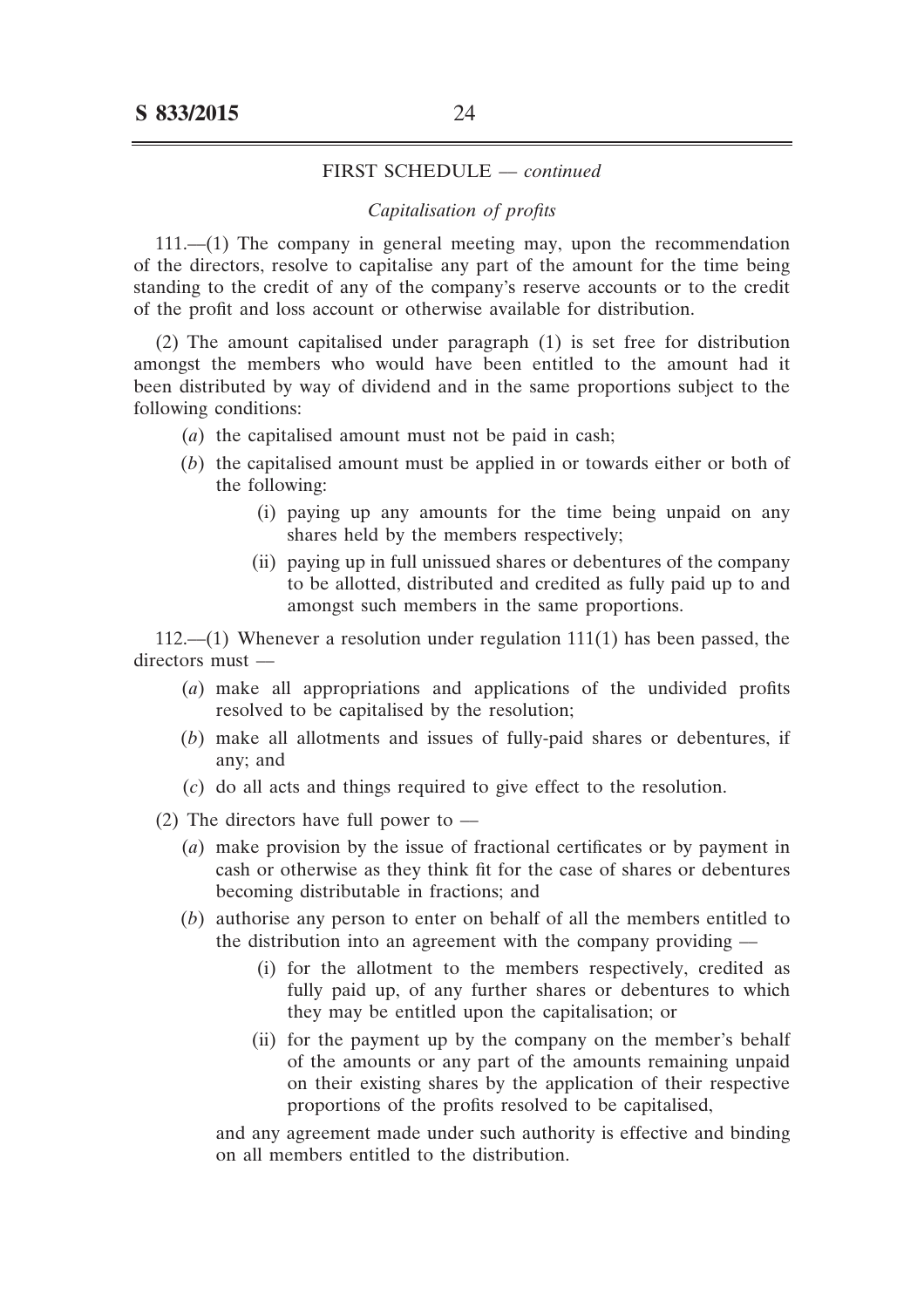#### *Notices*

 $113$ — $(1)$  A notice may be given by the company to any member either personally or by sending it by post to the member ––

- (*a*) at the member's registered address; or
- $(b)$  if the member has no registered address in Singapore, to the address, if any, in Singapore supplied by the member to the company for the giving of notices to the member.

(2) Where a notice is sent by post, service of the notice is treated as effected by properly addressing, prepaying, and posting a letter containing the notice.

- (3) Where a notice is sent by post, service of the notice is treated as effected ––
	- (*a*) in the case of a notice of a meeting, on the day after the date of its posting; and
	- (*b*) in any other case, at the time at which the letter would be delivered in the ordinary course of post.

 $114$ — $(1)$  A notice may also be sent or supplied by the company by electronic means to a member who has agreed generally or specifically that the notice may be given by electronic means and who has not revoked that agreement.

(2) Where the notice is given by electronic means, service of the notice is treated as effected properly by sending or supplying it to an address specified for the purpose by the member generally or specifically.

115. A notice may be given by the company to the joint holders of a share by giving the notice to the joint holder first named in the electronic register of members in respect of the share.

 $116$ — $(1)$  A notice may be given by the company to the persons entitled to a share in consequence of the death or bankruptcy of a member by sending it through the post in a prepaid letter addressed to the persons by  $-$ 

- $(a)$  name;
- (*b*) the title of representatives of the deceased, or assignee of the bankrupt; or
- (*c*) any like description.
- (2) The notice referred to in paragraph  $(1)$  may be given
	- (*a*) at the address, if any, in Singapore supplied for the purpose by the persons claiming to be so entitled; or
	- (*b*) if no address in Singapore has been supplied, by giving the notice in any manner in which notice might have been given if the death or bankruptcy had not occurred.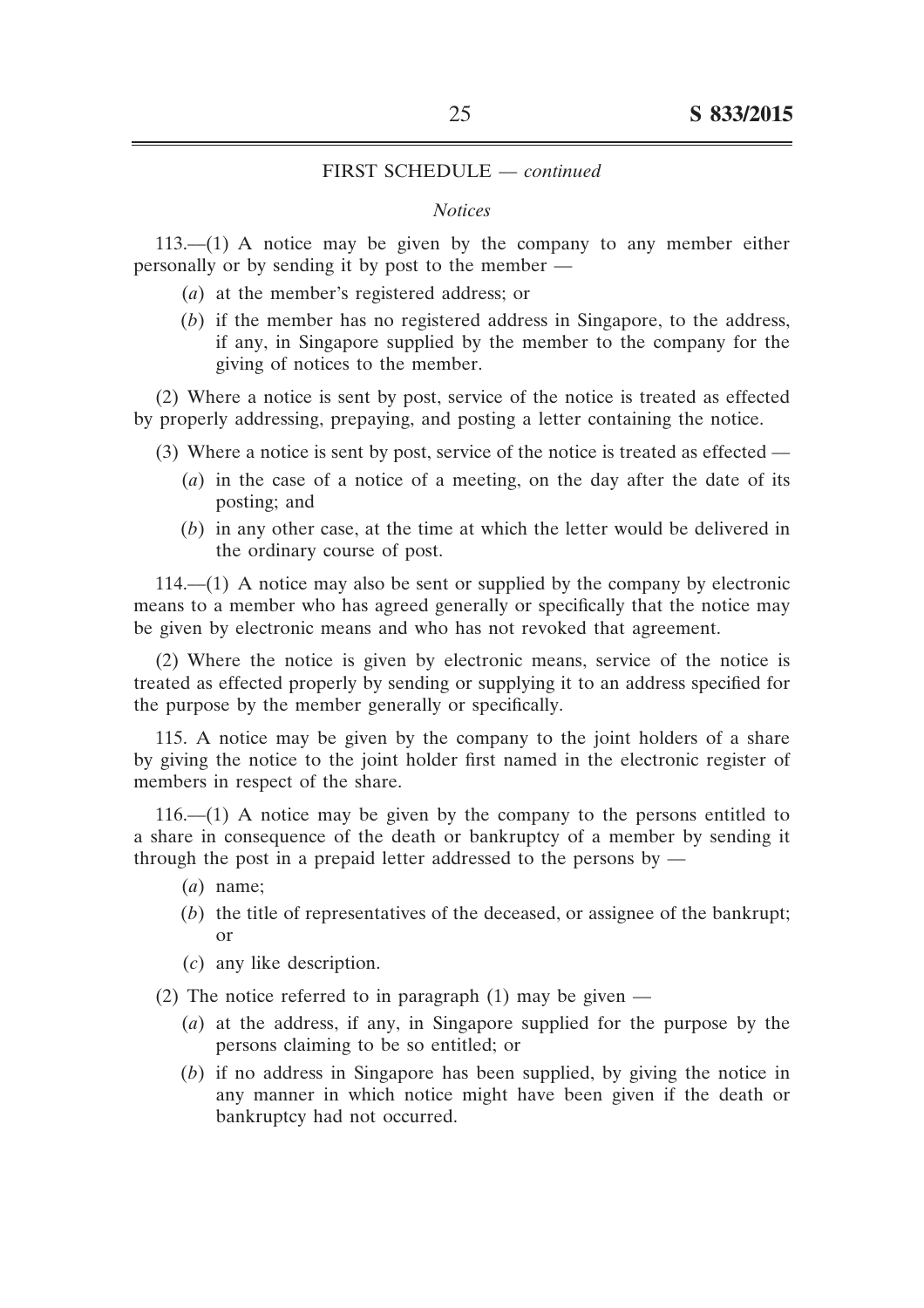117.––(1) Notice of every general meeting must be given in any manner authorised in regulations 113 to 116 to  $-$ 

- (*a*) every member;
- (*b*) every person entitled to a share in consequence of the death or bankruptcy of a member who, but for his or her death or bankruptcy, would be entitled to receive notice of the meeting; and
- (*c*) the auditor for the time being of the company.

(2) No other person is entitled to receive notices of general meetings.

#### *Winding up*

 $118$ — $(1)$  If the company is wound up, the liquidator may, with the sanction of a special resolution of the company ––

- (*a*) divide amongst the members in kind the whole or any part of the assets of the company, whether they consist of property of the same kind or not;
- (*b*) set a value as the liquidator considers fair upon the property referred to in sub-paragraph (*a*);
- (*c*) determine how the division of property is to be carried out as between the members or different classes of members; and
- (*d*) vest the whole or any part of the assets of the company in trustees upon such trusts for the benefit of the contributories as the liquidator thinks fit.

(2) No member is compelled to accept any shares or other securities on which there is any liability.

#### *Indemnity*

119. Every officer of the company is to be indemnified out of the assets of the company against any liability (other than any liability referred to in section  $172B(1)(a)$  or (*b*) of the Act) incurred by the officer to a person other than the company attaching to the officer in connection with any negligence, default, breach of duty or breach of trust.

120. Every auditor is to be indemnified out of the assets of the company against any liability incurred by the auditor in defending any proceedings, whether civil or criminal, in which judgment is given in the auditor's favour or in which the auditor is acquitted or in connection with any application under the Act in which relief is granted to the auditor by the Court in respect of any negligence, default, breach of duty or breach of trust.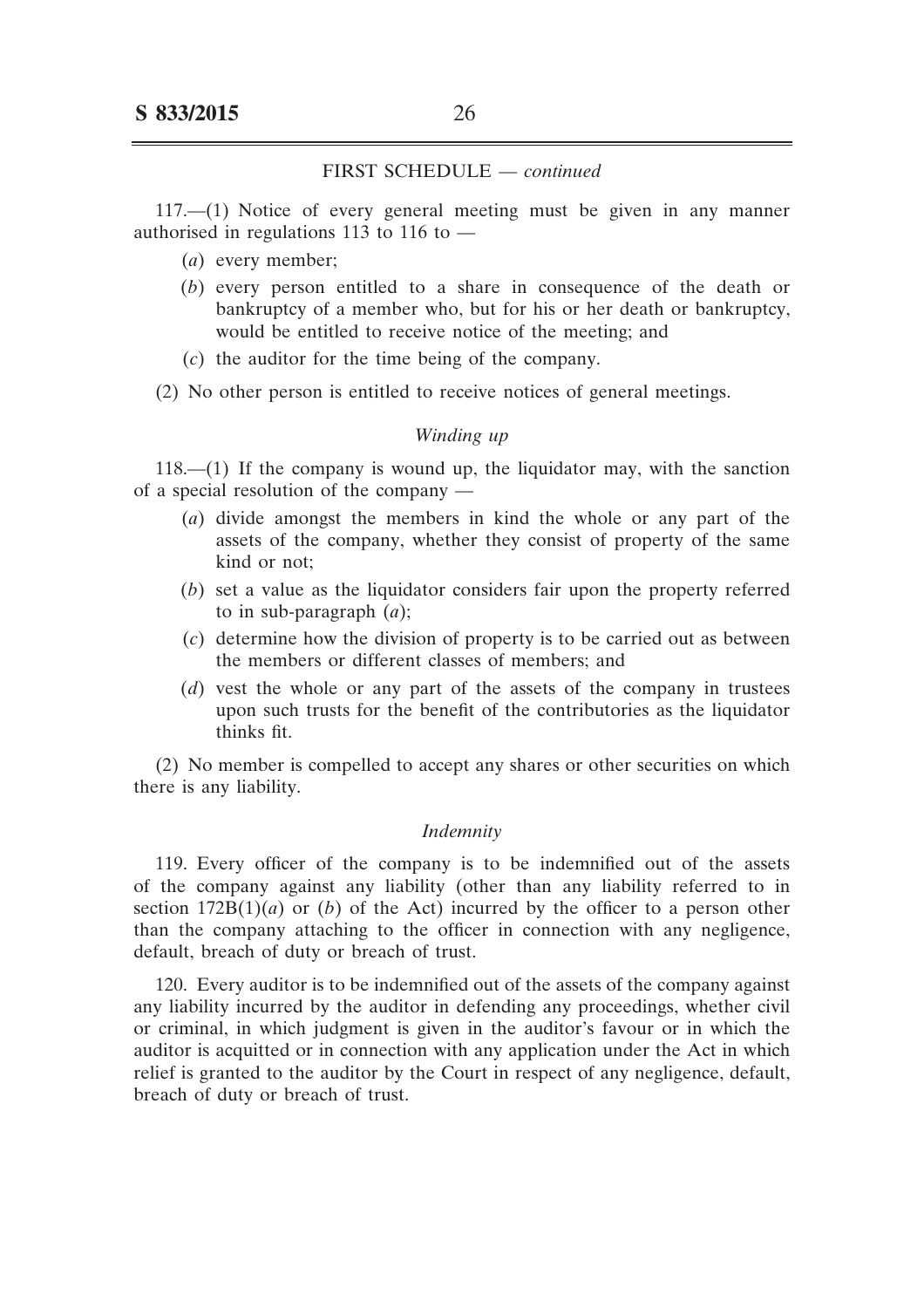## SECOND SCHEDULE

Regulation 3

### MODEL CONSTITUTION FOR A COMPANY LIMITED BY GUARANTEE

## CONSTITUTION OF (NAME OF COMPANY)

1. The name of the company is ( ).

2. The registered office of the company is situated in the Republic of Singapore.

3. The liability of the members is limited.

4. Each member of the company undertakes to contribute to the assets of the company in the event of it being wound up while he or she is a member, or within one year after he or she ceases to be a member, for payment of the debts and liabilities of the company contracted before he or she ceases to be a member, and the costs, charges, and expenses of winding up and for the adjustment of the rights of the contributors among themselves, such amount as may be required not exceeding ( ).

5. The number of members with which the company is applying to be registered is ( ).

6. We, the persons whose names and occupations are set out in this Constitution, are desirous of being formed into a company in pursuance of this Constitution.

#### *Interpretation*

 $7-$ (1) In this Constitution –

"Act" means the Companies Act (Cap. 50);

"board of directors" means the board of directors of the company;

"directors" means the directors of the company;

"general meeting" means a general meeting of the company;

"member" means a member of the company;

"Registrar" has the same meaning as in section 4(1) of the Act;

"seal" means the common seal of the company;

- "secretary" means a secretary of the company appointed under section 171 of the Act.
- $(2)$  In this Constitution  $-$ 
	- (*a*) expressions referring to writing include, unless the contrary intention appears, references to printing, lithography, photography and other modes of representing or reproducing words in a visible form; and
	- (*b*) words or expressions contained in this Constitution must be interpreted in accordance with the provisions of the Interpretation Act (Cap. 1), and of the Act in force as at the date at which this Constitution becomes binding on the company.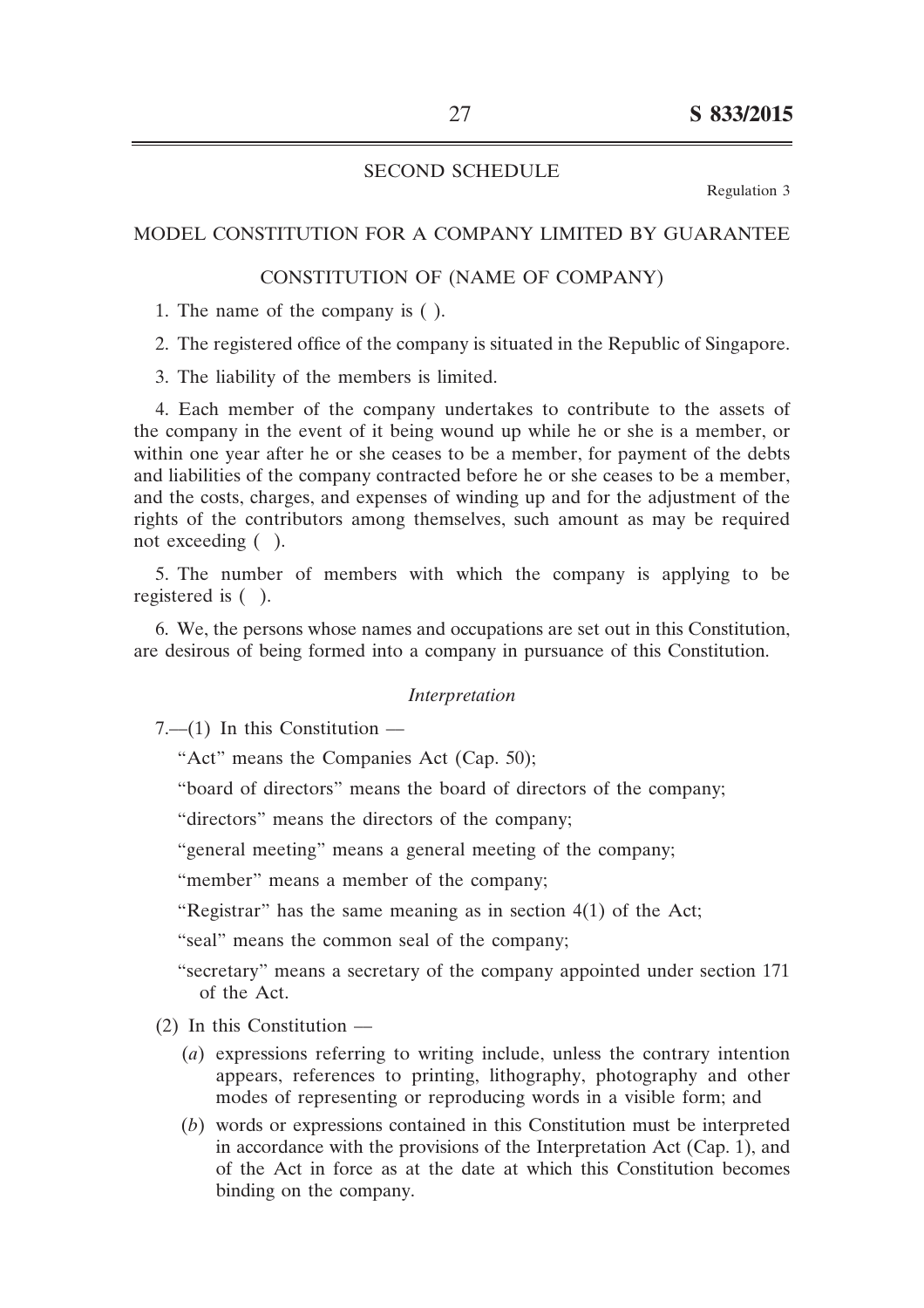#### *Membership*

 $8-(1)$  A member may withdraw from membership of the company by giving 7 days' notice to the company in writing.

(2) Membership is not transferable.

(3) A person's membership terminates when that person dies or ceases to exist.

#### *General meeting*

9.— $(1)$  An annual general meeting of the company must be held in accordance with the provisions of the Act.

(2) All general meetings other than the annual general meetings are called extraordinary general meetings.

 $10$ ,— $(1)$  An extraordinary general meeting may be requisitioned by —

- (*a*) any director, whenever the director thinks fit; or
- (*b*) any requisitionist as provided for by the Act.

(2) Upon a requisition being made under paragraph (1), an extraordinary general meeting must be convened.

11.––(1) Subject to the provisions of the Act relating to special resolutions and any agreement amongst persons who are entitled to receive notices of general meetings from a company, at least 14 days' notice (exclusive of the day on which the notice is served or treated to be served, but inclusive of the day for which notice is given) of any general meeting must be given to persons entitled to receive notices of general meetings from the company.

(2) A notice of a general meeting must specify the following:

- (*a*) the place at which the general meeting is held;
- $(b)$  the date and time of the general meeting;
- (*c*) in case of special business to be transacted at the general meeting, the general nature of that business.

12.––(1) All business that is transacted at an extraordinary general meeting is special business.

(2) All business that is transacted at an annual general meeting is special business, except ––

- (*a*) the consideration of the financial statements, the reports of the auditors and the statements of the directors;
- (*b*) the election of directors in the place of retiring directors; and
- (*c*) the appointment and fixing of the remuneration of the auditors.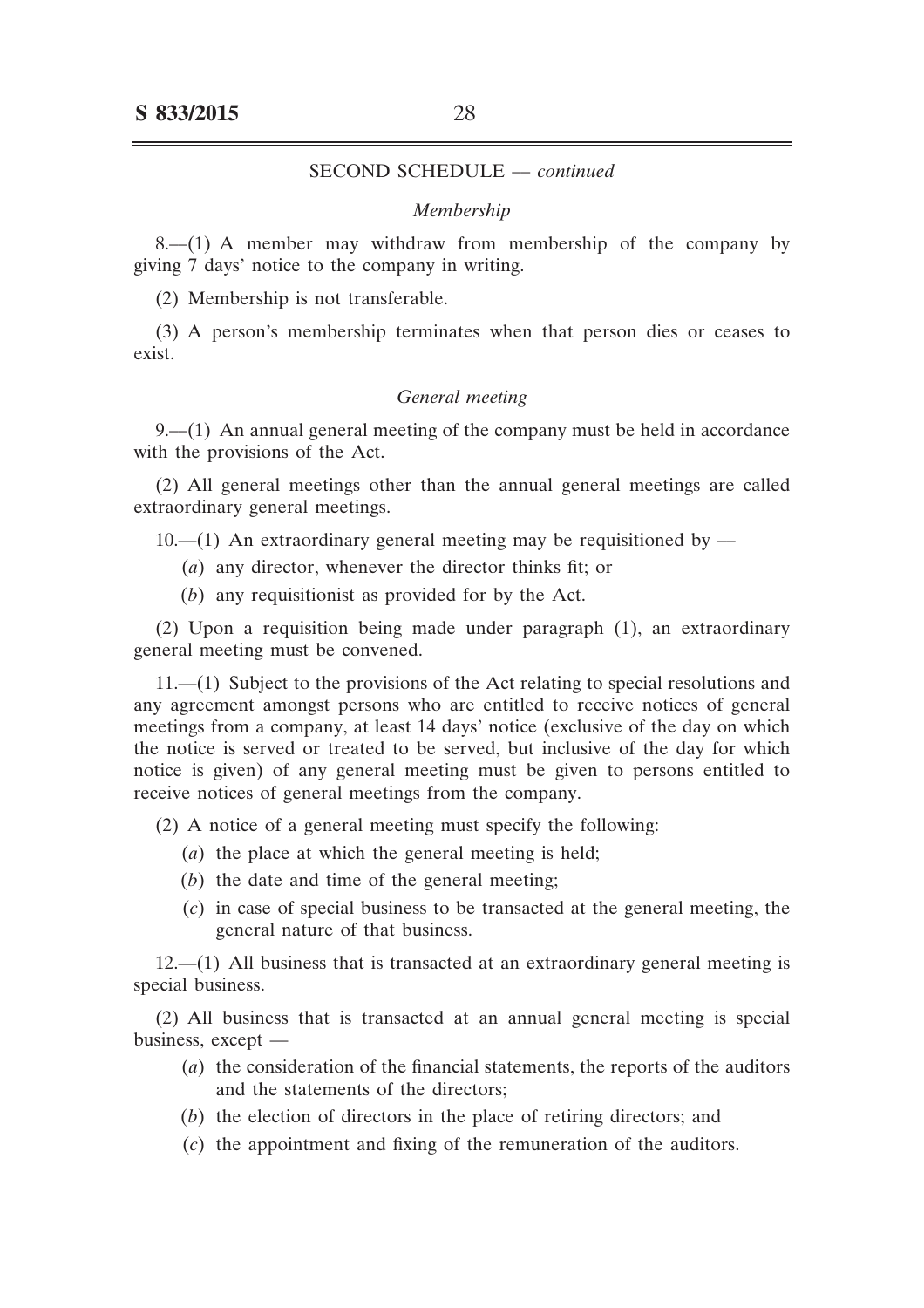#### *Proceedings at general meetings*

13.––(1) No business is to be transacted at any general meeting unless a quorum of members is present at the time when the meeting proceeds to business.

(2) Except as otherwise provided in this Constitution, 2 members present in person form a quorum.

(3) In this regulation, "member" includes a person attending as a proxy or as representing a corporation or a limited liability partnership which is a member.

14. If within half an hour from the time appointed for a general meeting a quorum is not present, the meeting ––

- (*a*) in the case where the meeting is convened upon the requisition of members, is dissolved; or
- (b) in any other case, is adjourned to the same day in the next week at the same time and place, or to another day and at another time and place as the directors may determine.

15. The chairman of a general meeting is —

- (*a*) in the case where the board of directors has appointed a chairman amongst the directors, the chairman; or
- $(b)$  in the case where  $-$ 
	- (i) the chairman of the board of directors is unwilling to act as the chairman of the general meeting;
	- (ii) the chairman is not present within 15 minutes after the time appointed for the holding of the general meeting; or
	- (iii) the board of directors has not appointed a chairman amongst the directors,

 the member elected by the members present for the purpose of being the chairman of the general meeting.

 $16$ — $(1)$  The chairman may, with the consent of a general meeting at which a quorum is present, and must if so directed by a general meeting, adjourn the general meeting from time to time and from place to place.

(2) No business is to be transacted at any adjourned meeting other than the business left unfinished at the general meeting from which the adjournment took place (called in this regulation the original general meeting).

(3) There is no need to give any notice of an adjourned meeting or of the business to be transacted at an adjourned meeting unless the adjourned meeting is to be held more than 30 days after the date of the original general meeting.

17.––(1) At any general meeting a resolution put to the vote of the meeting must be decided on a show of hands unless a poll is (before or on the declaration of the result of the show of hands) demanded ––

 (*a*) by the chairman;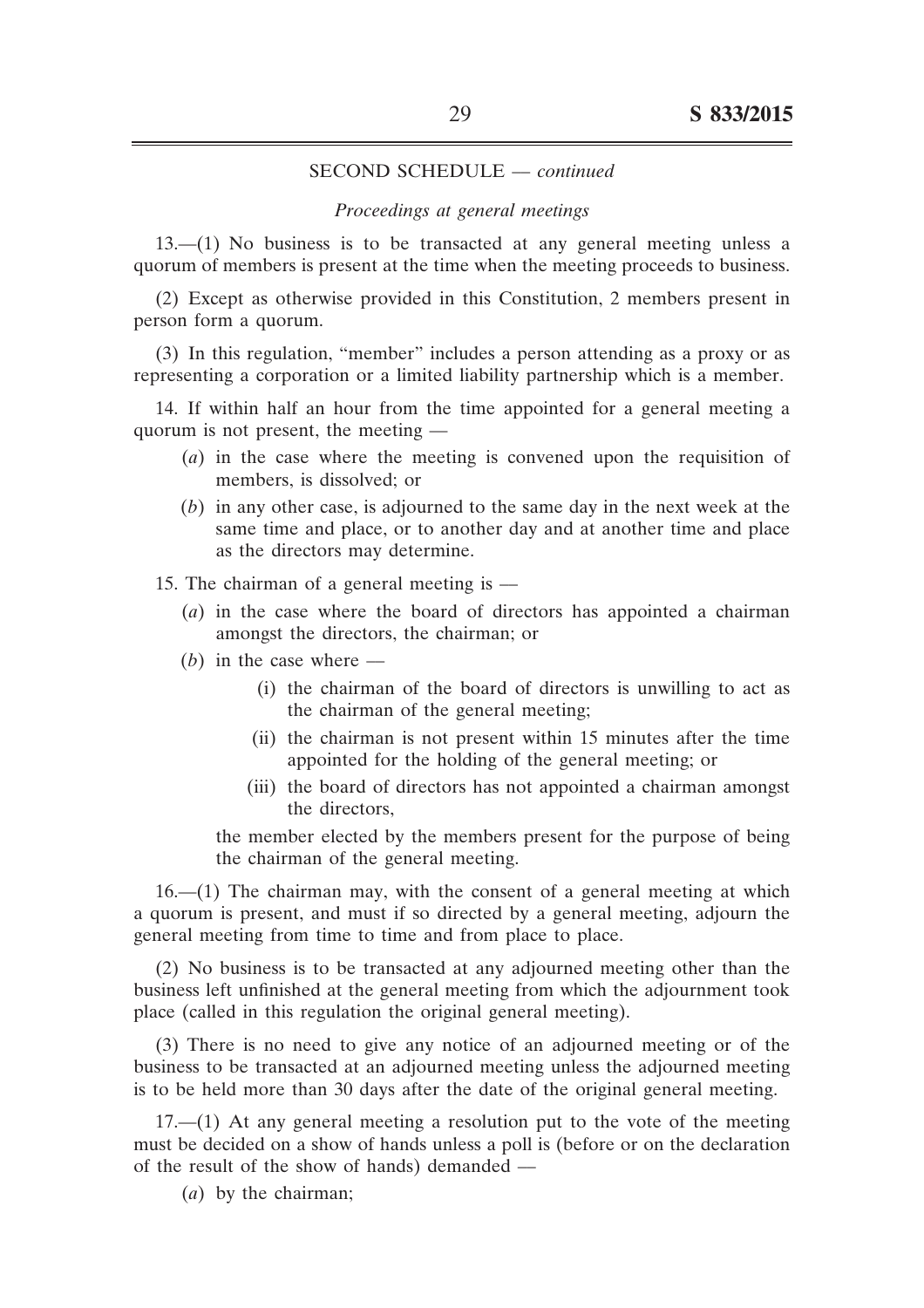- (*b*) by at least 3 members present in person or by proxy; or
- (*c*) by any member or members present in person or by proxy and representing not less than 5% of the total voting rights of all the members having the right to vote at the meeting.

(2) Unless a poll is demanded, a declaration by the chairman that a resolution has on a show of hands been carried or carried unanimously, or by a particular majority, or lost, and an entry to that effect in the book containing the minutes of the proceedings of the company is conclusive evidence of the fact without proof of the number or proportion of the votes recorded in favour of or against the resolution.

(3) The demand for a poll may be withdrawn.

18.––(1) Subject to paragraph (2), if a poll is demanded it must be taken in such manner and either at once or after an interval or adjournment or otherwise as the chairman directs.

(2) A poll demanded on the election of a chairman or on a question of adjournment must be taken immediately.

(3) The result of the poll is a resolution of the meeting at which the poll was demanded.

19. In the case of an equality of votes, whether on a show of hands or on a poll, the chairman of the meeting at which the show of hands takes place or at which the poll is demanded is entitled to a second or casting vote.

20.––(1) Subject to any rights or restrictions conferred by this Constitution, at meetings of members or classes of members, each member entitled to vote may vote in person or by proxy or by attorney.

(2) On a show of hands, every member or representative of a member present in person has one vote.

(3) On a poll, every member present in person or by proxy or by attorney or other duly authorised representative has one vote.

21. A member who is mentally disordered or whose person or estate is liable to be dealt with in any way under the law relating to mental capacity may vote, whether on a show of hands or on a poll, by a person who properly has the management of the estate of the member, and any such person may vote by proxy or attorney.

 $22$ — $(1)$  No objection may be raised as to the qualification of any voter except at the meeting or adjourned meeting at which the vote objected to is given or tendered.

(2) Any objection made in due time must be referred to the chairman of the meeting, whose decision is final and conclusive.

(3) Every vote not disallowed at the meeting is valid for all purposes.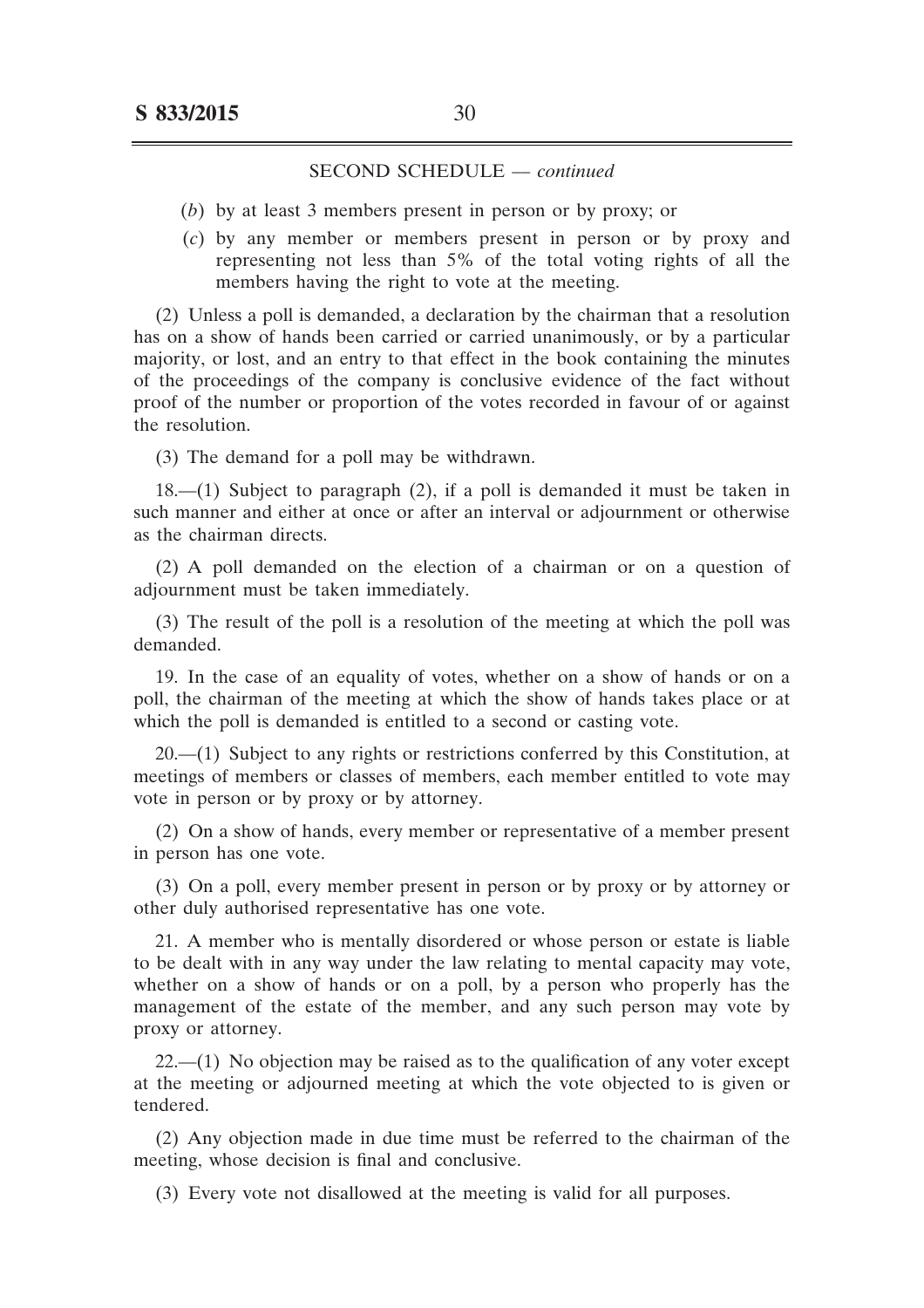23.––(1) The instrument appointing a proxy must be in writing, in the common or usual form and ––

- (*a*) where the appointer is a corporation or a limited liability partnership, either under seal or under the hand of an officer or attorney duly authorised; or
- $(b)$  in any other case, under the hand of the appointer or of the attorney of the appointer duly authorised in writing.
- (2) A proxy may but need not be a member of the company.

(3) The instrument appointing a proxy is treated as conferring authority to demand or join in demanding a poll.

24. Where an opportunity of voting for or against a resolution is to be conferred on members, the instrument appointing a proxy may be in the following form or such other form as the board of directors may approve:

"I/We\*, [name(s)], of [address(es)], being a member/members\* of the abovenamed company, appoint [name], of [address], or failing him/her\*, [name] of [address], as my/our\* proxy to vote for me/us\* on my/our\* behalf at the [annual or extraordinary, as the case may be] general meeting of the company, to be held on [date], and at any adjournment of the meeting.

Signed on [date].

This form is to be used in favour of/against\* the resolution.

\*Delete whichever is not applicable. [Unless otherwise instructed, the proxy may vote as he or she thinks fit.]".

25.––(1) The following documents must be deposited at the registered office of the company, or at such other place in Singapore as is specified in the notice convening the meeting by the time specified in paragraph (2) for the purpose of appointing a proxy:

- (*a*) the instrument appointing a proxy;
- (*b*) the power of attorney or other authority, if any, under which the instrument appointing the proxy is signed, or a notarially certified copy of that power of attorney or authority.

(2) For the purposes of paragraph  $(1)$ , the time is —

- (*a*) in the case of a poll, not less than 24 hours before the time appointed for the taking of the poll; or
- (*b*) in any other case, not less than 72 hours before the time for holding the meeting or adjourned meeting at which the person named in the instrument proposes to vote.
- (3) An instrument of proxy is not valid if paragraph (1) is not complied with.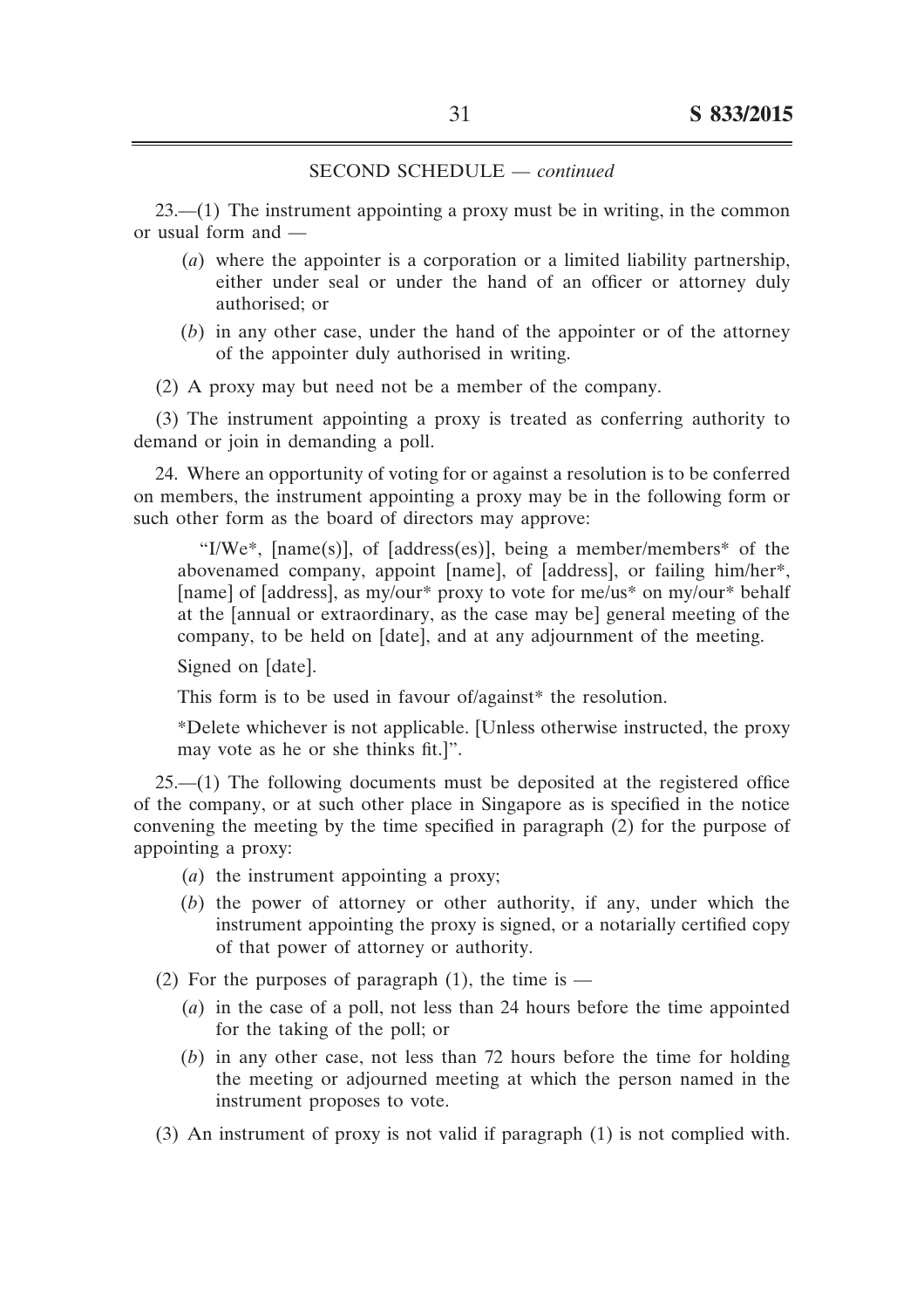$26- (1)$  Subject to paragraph  $(2)$ , a vote given in accordance with the terms of an instrument of proxy or attorney is valid despite ––

- (*a*) the previous death or mental disorder of the principal; or
- (*b*) the revocation of the instrument or of the authority under which the instrument was executed.

(2) Paragraph (1) does not apply if an intimation in writing of such death, mental disorder, revocation, or transfer has been received by the company at its registered office before the commencement of the meeting or adjourned meeting at which the instrument is used.

#### *Directors: Appointment, etc.*

27.––(1) At the first annual general meeting of the company, all the directors must retire from office.

(2) At every annual general meeting subsequent to the first annual general meeting of the company, one-third of the directors for the time being, or, if their number is not 3 or a multiple of 3, then the number nearest one-third, must retire from office.

28. A retiring director is eligible for re-election.

29. The directors to retire in every year must be those who have been longest in office since their last election, but, as between persons who became directors on the same day, those to retire must (unless they otherwise agree among themselves) be determined by lot.

30.––(1) The company at the meeting at which a director retires may fill the vacated office by electing a person to fill the vacated office.

(2) If the company does not fill the vacated office, the retiring director is, if he or she offers himself or herself for re-election and is not disqualified under the Act from holding office as a director, treated as re-elected, unless -

- (*a*) at that meeting it is expressly resolved not to fill the vacated office; or
- $(b)$  a resolution for the re-election of that director is put to that meeting and lost.

31. The company may from time to time by ordinary resolution passed at a general meeting increase or reduce the number of directors, and may also determine in what rotation the increased or reduced number is to go out of office.

 $32$ — $(1)$  The directors have power at any time, and from time to time, to appoint any person to be a director, either to fill a casual vacancy or as an addition to the existing directors, but the total number of directors must not at any time exceed the number fixed in accordance with this Constitution.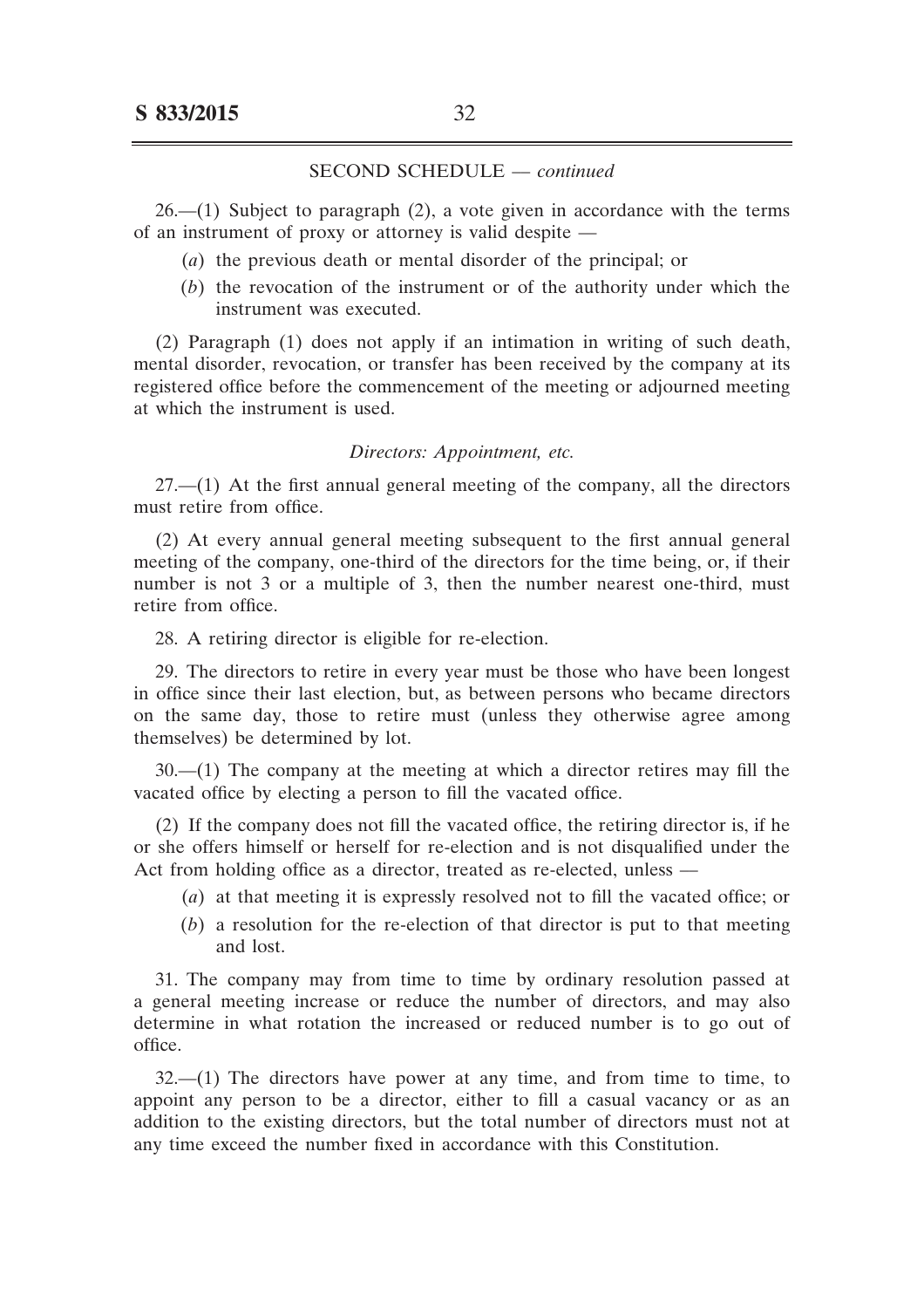(2) Any director appointed under paragraph (1) holds office only until the next annual general meeting, and is then eligible for re-election.

(3) Any director appointed under paragraph (1) must not be taken into account in determining the directors who are to retire by rotation at the next annual general meeting.

33.––(1) The company may by ordinary resolution remove any director before the expiration of his or her period of office, and may by an ordinary resolution appoint another person in place of the removed director.

(2) The person appointed in place of the removed director is subject to retirement at the same time as if the person had become a director on the day on which the director in whose place the person is appointed was last elected a director.

 $34$ — $(1)$  The remuneration of the directors is, from time to time, to be determined by the company in general meeting.

(2) The remuneration of the directors is treated as accruing from day to day.

(3) The directors may also be paid all travelling, hotel, and other expenses properly incurred by them in attending and returning from meetings of the directors or any committee of the directors or general meetings of the company or in connection with the business of the company.

35. The office of director becomes vacant if the director —

- (*a*) ceases to be a director by virtue of the Act;
- (b) becomes bankrupt or makes any arrangement or composition with his or her creditors generally;
- (*c*) becomes prohibited from being a director by reason of any order made under the Act;
- (*d*) becomes disqualified from being a director by virtue of his or her disqualification or removal or the revocation of his or her appointment as a director, as the case may be, under –
	- (i) section 148, 149, 149A, 154, 155, 155A or 155C of the Act;
	- (ii) section 50 or 54 of the Banking Act (Cap. 19);
	- (iii) section 47 of the Finance Companies Act (Cap. 108);
	- (iv) section 57 of the Financial Advisers Act (Cap. 110);
	- (v) section 31, 31A, 35ZJ or  $41(2)(a)(ii)$  of the Insurance Act (Cap. 142);
	- (vi) section 30AAI of the Monetary Authority of Singapore Act (Cap. 186);
	- (vii) section 12A of the Money-changing and Remittance Businesses Act (Cap. 187);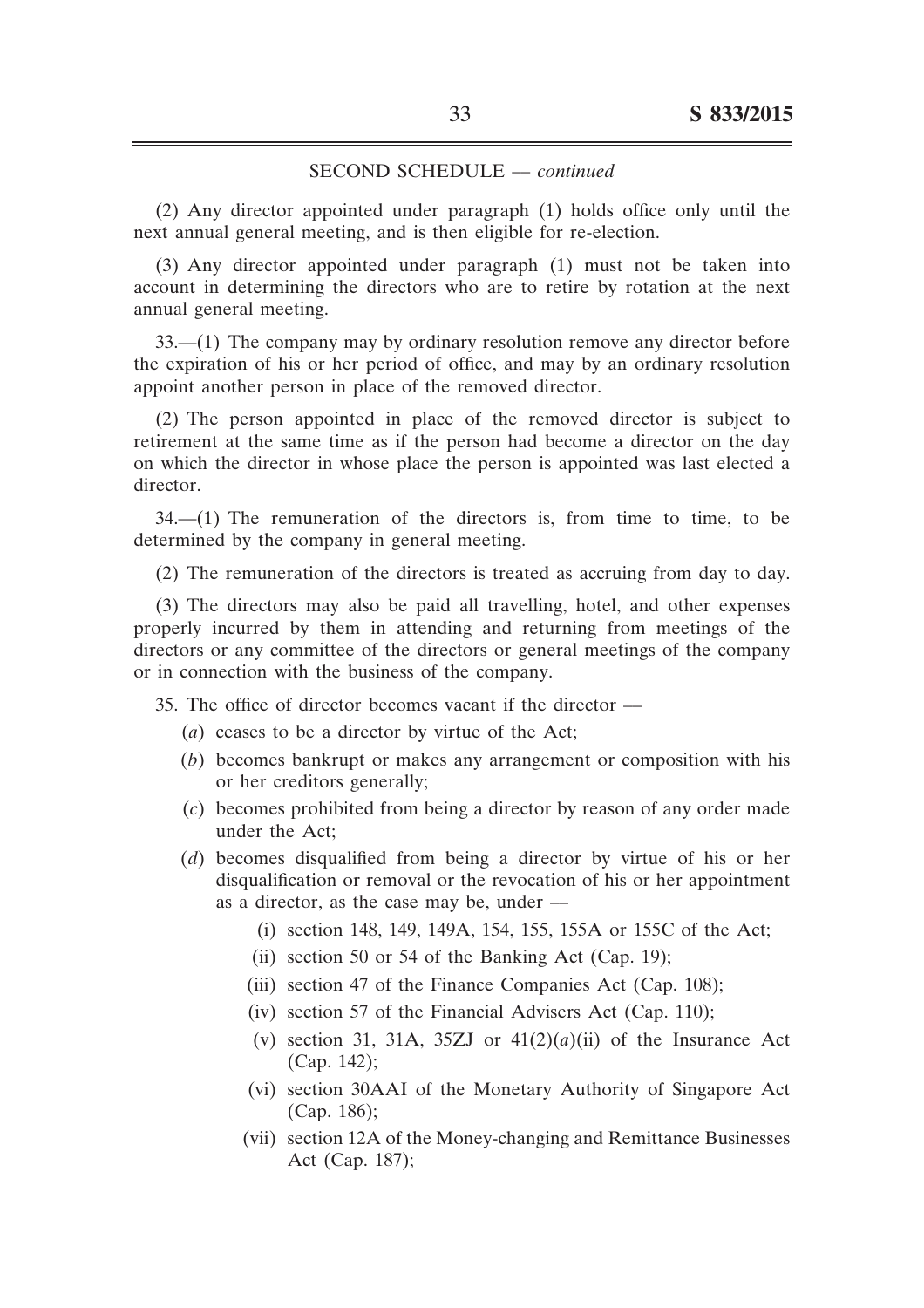- (viii) section 22 of the Payment Systems (Oversight) Act (Cap. 222A);
	- $(ix)$  section 44, 46Z, 81P, 81ZJ, 97 or 292A of the Securities and Futures Act (Cap. 289); or
	- $(x)$  section 14 of the Trust Companies Act (Cap. 336);
- (*e*) being a director of a Registered Fund Management Company as defined in the Securities and Futures (Licensing and Conduct of Business) Regulations (Cap. 289, Rg 10), he or she has been removed by the Registered Fund Management Company as director in accordance with those Regulations;
- (*f*) becomes mentally disordered and incapable of managing himself or herself or his or her affairs or a person whose person or estate is liable to be dealt with in any way under the law relating to mental capacity;
- (*g*) subject to section 145 of the Act, resigns his or her office by notice in writing to the company;
- $(h)$  for more than 6 months is absent without permission of the directors from meetings of the directors held during that period;
- (*i*) without the consent of the company in general meeting, holds any other office of profit under the company except that of managing director or manager; or
- $(i)$  is directly or indirectly interested in any contract or proposed contract with the company and fails to declare the nature of his or her interest in manner required by the Act.

#### *Powers and duties of directors*

36.––(1) The business of a company is managed by or under the direction or supervision of the directors.

(2) The directors may exercise all the powers of a company except any power that the Act or this Constitution requires the company to exercise in general meeting.

37. Without limiting the generality of regulation 36, the directors may exercise all the powers of the company to do all or any of the following for any debt, liability, or obligation of the company or of any third party:

- (*a*) borrow money;
- (*b*) mortgage or charge its undertaking, property, and uncalled capital, or any part of the undertaking, property and uncalled capital;
- (*c*) issue debentures and other securities whether outright or as security.

38. The directors may exercise all the powers of the company in relation to any official seal for use outside Singapore and in relation to any branch register of debenture holders kept in any place outside Singapore.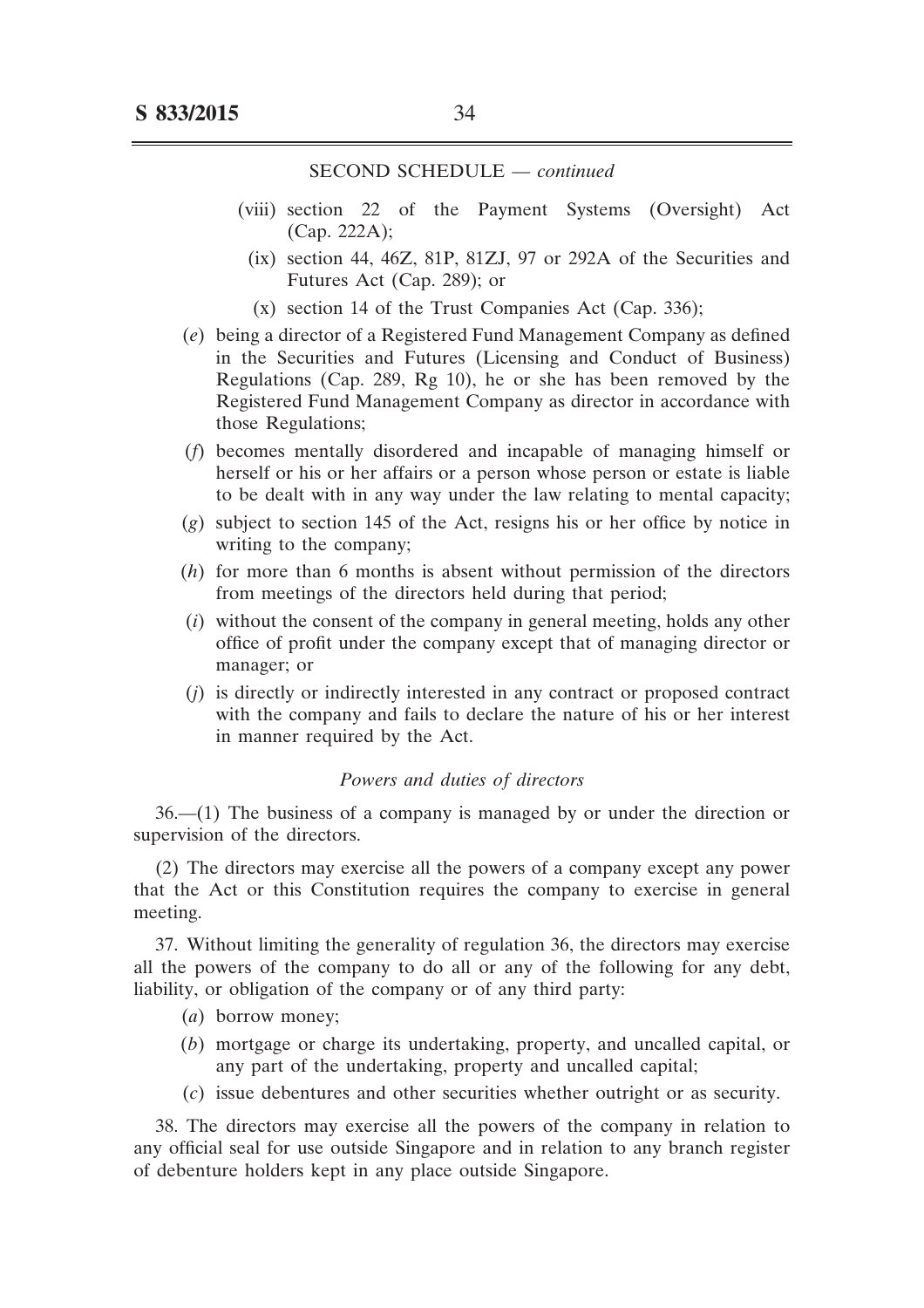39.––(1) The directors may from time to time by power of attorney appoint any corporation, firm, limited liability partnership or person or body of persons, whether nominated directly or indirectly by the directors, to be the attorney or attorneys of the company for the purposes and with the powers, authorities, and discretions (not exceeding those vested in or exercisable by the directors under this Constitution) and for a period and subject to any conditions as the directors may think fit.

(2) Any powers of attorney granted under paragraph (1) may contain provisions for the protection and convenience of persons dealing with the attorney as the directors think fit and may also authorise the attorney to delegate all or any of the powers, authorities, and discretions vested in the attorney.

40. All cheques, promissory notes, drafts, bills of exchange, and other negotiable instruments, and all receipts for money paid to the company, must be signed, drawn, accepted, endorsed, or otherwise executed, as the case may be, by any 2 directors or in such other manner as the directors from time to time determine.

41.––(1) The directors must cause minutes to be made of all of the following matters:

- (*a*) all appointments of officers to be engaged in the management of the company's affairs;
- (*b*) names of directors present at all meetings of the company and of the directors;
- (*c*) all proceedings at all meetings of the company and of the directors.

(2) The minutes referred to in paragraph (1) must be signed by the chairman of the meeting at which the proceedings were held or by the chairman of the next succeeding meeting.

## *Proceedings of directors*

42.––(1) The directors may meet together for the despatch of business, adjourn and otherwise regulate their meetings as they think fit.

(2) A director may at any time summon a meeting of the directors.

(3) The secretary must, on the requisition of a director, summon a meeting of the directors.

43.––(1) Subject to this Constitution, questions arising at any meeting of directors must be decided by a majority of votes and a determination by a majority of directors is for all purposes treated as a determination of the directors.

(2) In case of an equality of votes the chairman of the meeting has a second or casting vote.

44.––(1) A director must not vote in respect of any transaction or proposed transaction with the company in which the director is interested, or in respect of any matter arising from such transaction or proposed transaction.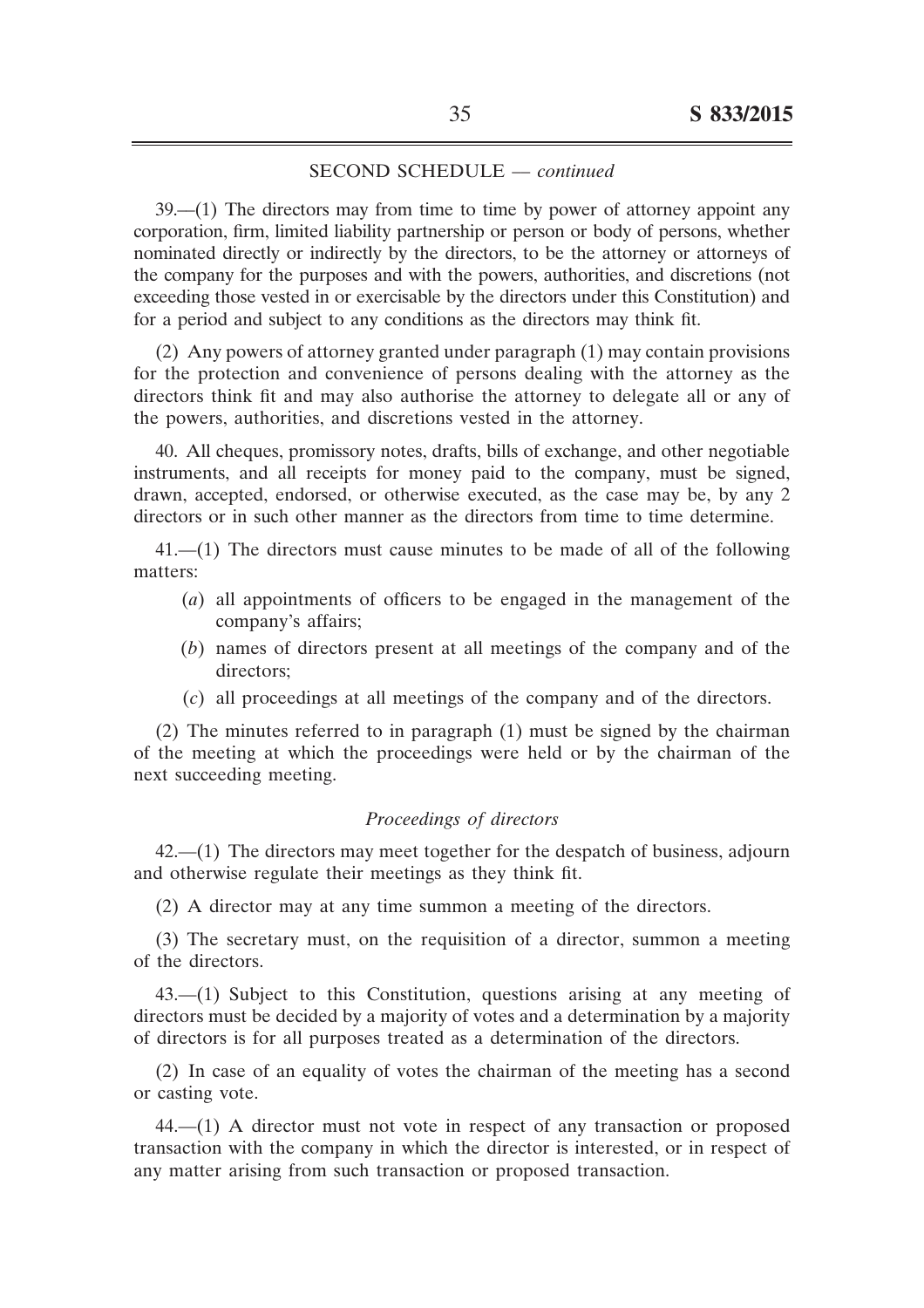(2) If a director referred to in paragraph (1) does vote in respect of any transaction or proposed transaction referred to in that paragraph, the director's vote must not be counted.

45. The quorum necessary for the transaction of the business of the directors may be fixed by the directors, and unless so fixed is 2.

 $46$ — $(1)$  Subject to paragraph  $(2)$ , the directors may act despite any vacancy in their body.

(2) If and so long as the number of directors is reduced below the number fixed by this Constitution as the necessary quorum of directors, the continuing directors or director may not act except for the purpose of increasing the number of directors to that number or for the purpose of summoning a general meeting of the company.

47.––(1) The directors may elect a chairman of their meetings and determine the period for which the chairman is to hold office.

(2) If no chairman is elected, or if at any meeting the chairman is not present within 10 minutes after the time appointed for holding the meeting, the directors present may choose one of their number to be chairman of the meeting.

48.––(1) The directors may delegate any of their powers to committees consisting of any member or members of their body as the directors think fit.

(2) Any committee formed under paragraph (1) must in the exercise of the delegated powers conform to any regulation that may be imposed on it by the directors.

 $49$ , $-$ (1) A committee may elect a chairman of its meetings.

(2) If no chairman is elected, or if at any meeting the chairman is not present within 10 minutes after the time appointed for holding the meeting, the members present may choose one of their number to be chairman of the meeting.

 $50-$ (1) A committee may meet and adjourn as it thinks proper.

(2) Questions arising at any meeting must be determined by a majority of votes of the members present, and in the case of an equality of votes the chairman has a second or casting vote.

51. All acts done by any meeting of the directors or of a committee of directors or by any person acting as a director is as valid as if every such person had been duly appointed and was qualified to be a director, even if it is afterwards discovered that ––

- (*a*) there was some defect in the appointment of any director or person acting as a director; or
- (*b*) the directors or person acting as a director or any of them were disqualified.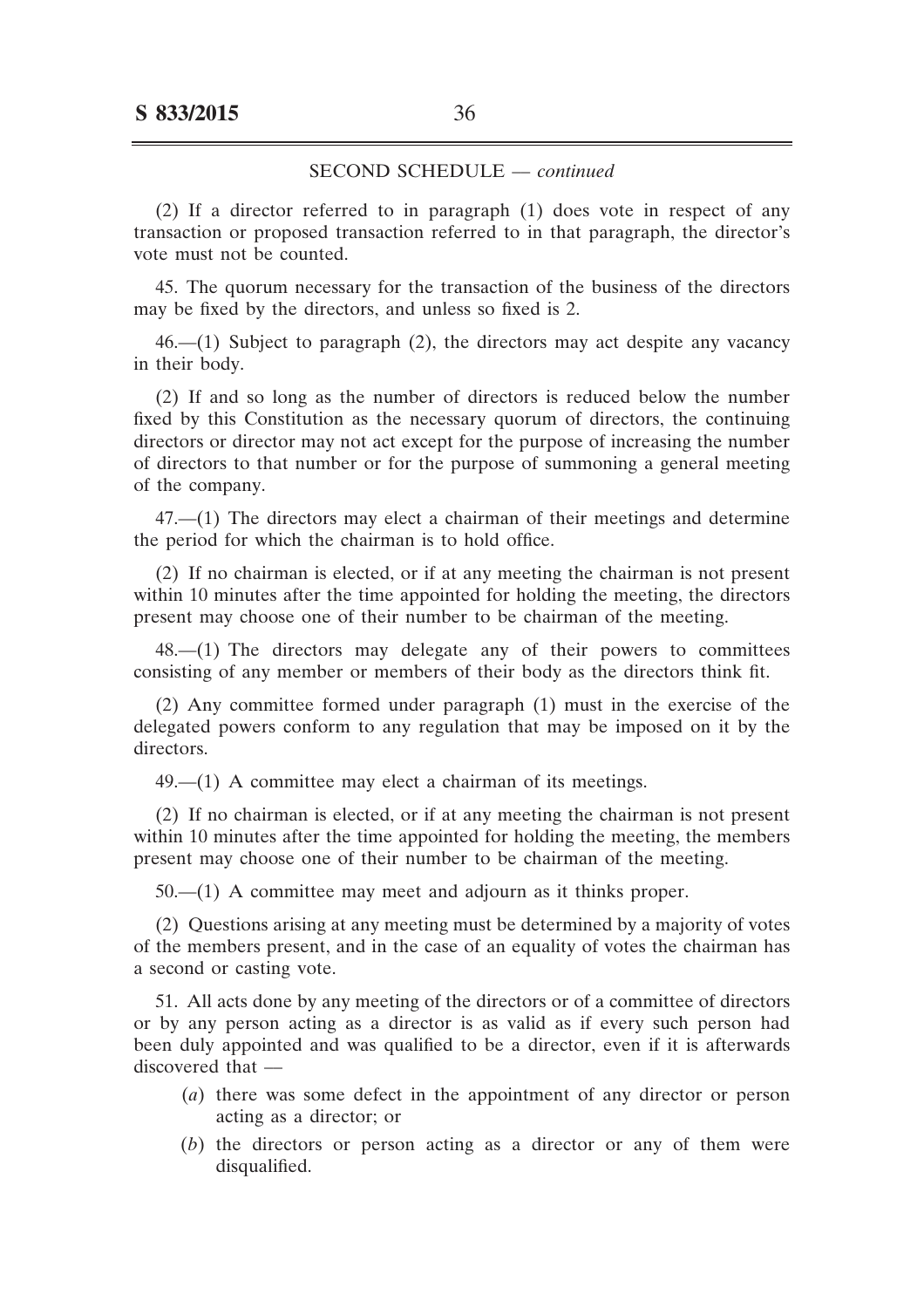$52$ — $(1)$  A resolution in writing, signed by all the directors for the time being entitled to receive notice of a meeting of the directors, is as valid and effectual as if it had been passed at a meeting of the directors duly convened and held.

(2) Any resolution in writing under paragraph (1) may consist of several documents in like form, each signed by one or more directors.

53. Where the company has only one director, the director may pass a resolution by recording it and signing the record.

#### *Managing directors*

54.––(1) The directors may from time to time appoint one or more of their body to the office of managing director for such period and on such terms as they think fit and, subject to the terms of any agreement entered into in any particular case, may revoke any such appointment.

(2) A director appointed under paragraph (1) is not, while holding the office of managing director, subject to retirement by rotation or to be taken into account in determining the rotation of retirement of directors, but his or her appointment automatically determines if he or she ceases from any cause to be a director.

55. A managing director may, subject to the terms of any agreement entered into in any particular case, receive remuneration by one or more of the following ways as the directors may determine:

- (*a*) salary;
- (*b*) commission.

56. The directors may entrust to and confer upon a managing director any of the powers exercisable by them upon such terms and conditions and with such restrictions as they think fit, and either collaterally with or to the exclusion of their own powers, and may from time to time revoke, withdraw, alter, or vary all or any of those powers.

#### *Alternate directors and substitute directors*

57.––(1) Any director (called in this regulation the appointer) may, with the approval of the board of directors, appoint any person, whether a member of the company or not, to be an alternate or substitute director in the appointer's place for any period as the appointer thinks fit.

(2) Any person holding office as an alternate or substitute director is entitled to notice of meetings of the directors and to attend and vote at meetings of the directors, and to exercise all the powers of the appointer in the appointer's place.

(3) An alternate or substitute director must vacate office if the appointer vacates office as a director or removes the appointee from office.

(4) Any appointment or removal under this regulation must be effected by notice in writing under the hand of the director making the appointment or removal.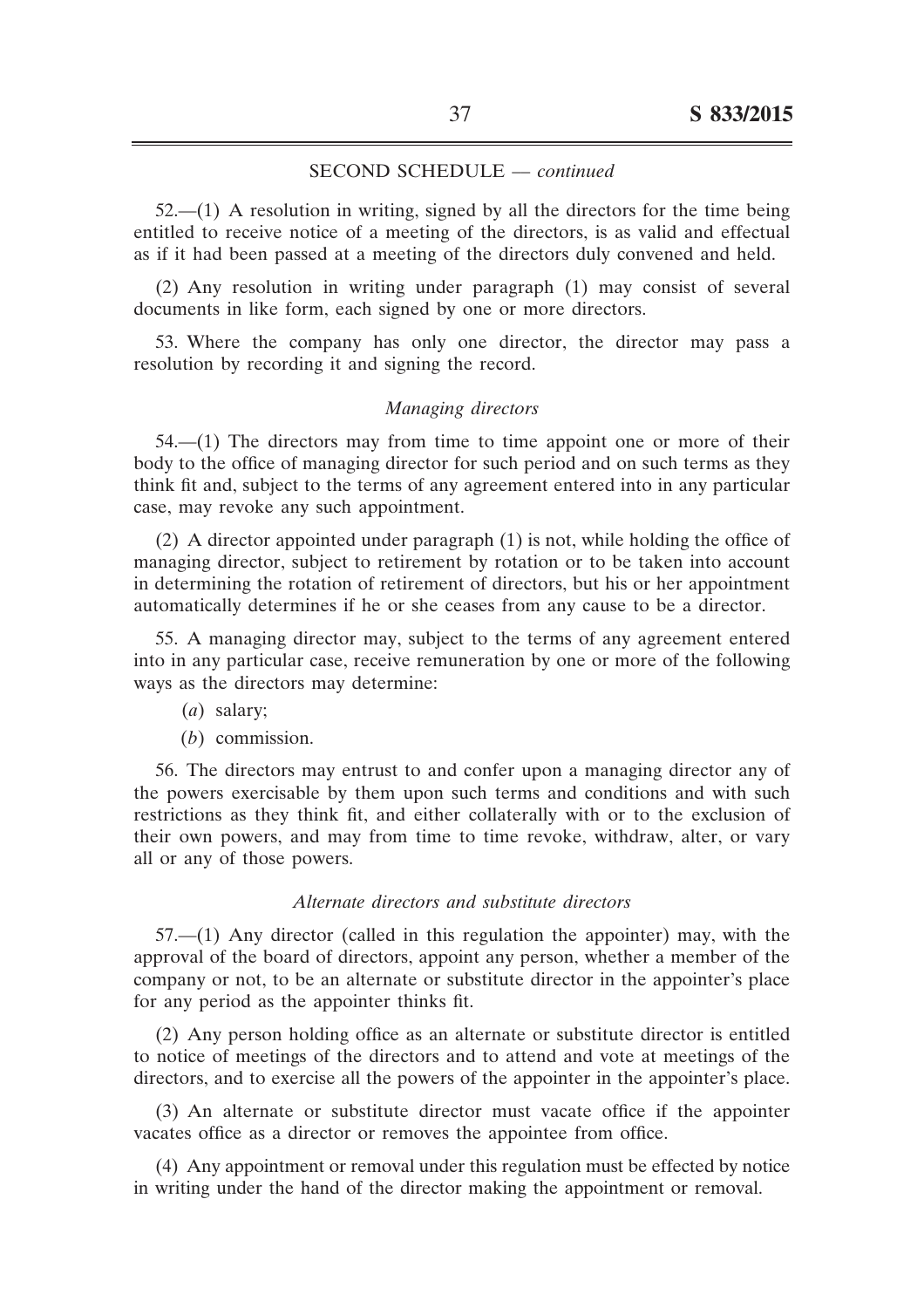#### *Associate directors*

58.––(1) The directors may from time to time appoint any person to be an associate director and may from time to time cancel any such appointment.

(2) The directors may fix, determine and vary the powers, duties and remuneration of any person appointed as an associate director.

(3) A person appointed as an associate director does not have any right to attend or vote at any meeting of directors except by the invitation and with the consent of the directors.

#### *Secretary*

 $59$ — $(1)$  The secretary must be appointed by the directors in accordance with the Act for any term, at any remuneration, and upon any conditions as the directors think fit.

(2) Any secretary appointed under paragraph (1) may be removed by the directors.

#### *Seal*

 $60$ — $(1)$  The directors must provide for the safe custody of the seal.

(2) The seal must only be used by the authority of the directors or of a committee of the directors authorised by the directors to use the seal.

(3) Every instrument to which the seal is affixed must be signed by a director and must be countersigned by the secretary or by a second director or by another person appointed by the directors for the purpose of countersigning the instrument to which the seal is affixed.

#### *Financial statements*

 $61$ ––(1) The directors must ––

- (*a*) cause proper accounting and other records to be kept;
- (*b*) distribute copies of financial statements and other documents as required by the Act; and
- (*c*) determine whether, to what extent, at what times and places, and under what conditions or regulations the accounting and other records of the company are open to the inspection of members who are not directors.

(2) No member (who is not a director) has any right of inspecting any account or book or paper of the company except as conferred by statute or authorised by the directors or by the company in general meeting.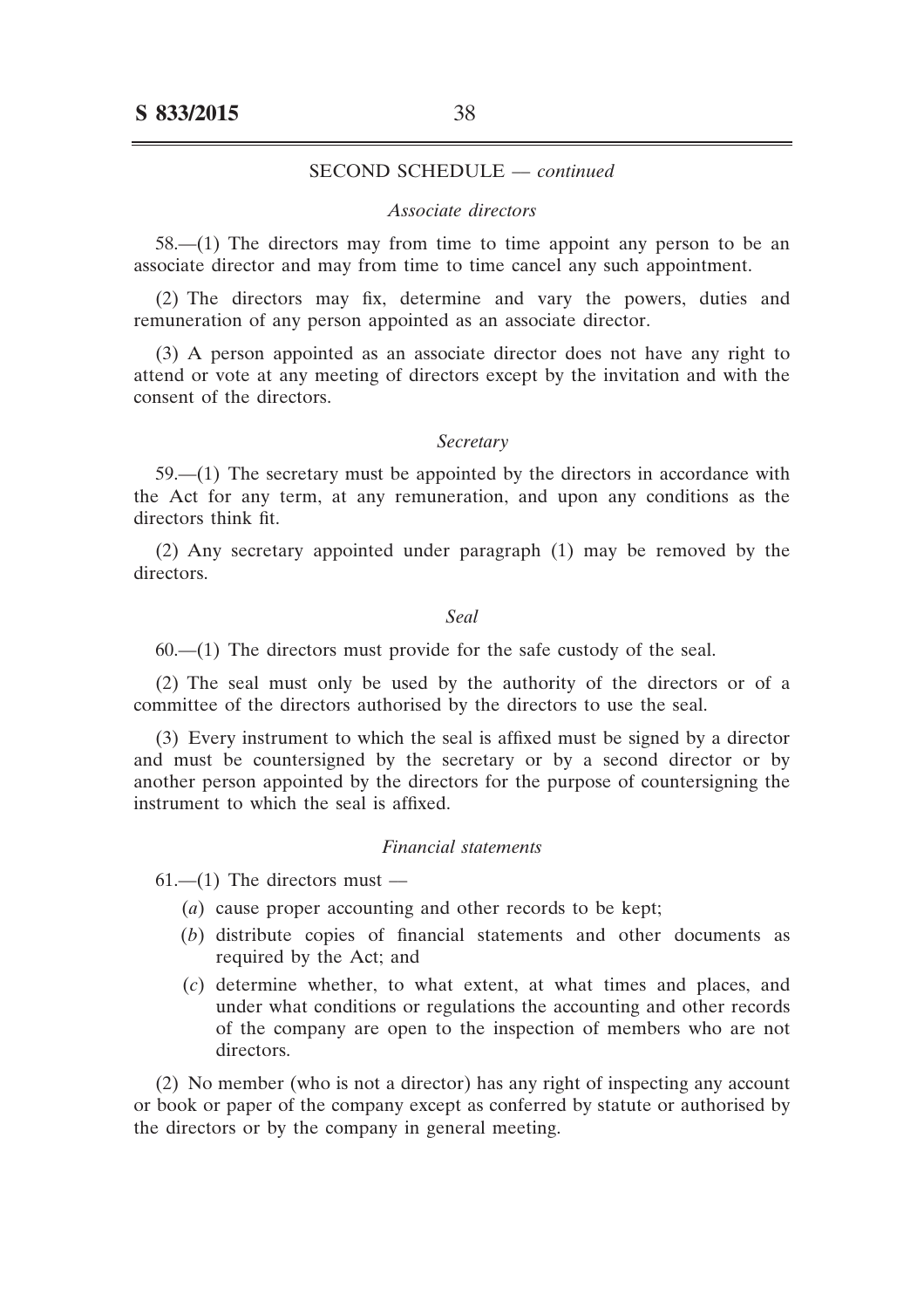#### *Notices*

 $62$ — $(1)$  A notice may be given by the company to any member either personally or by sending it by post to the member ––

- (*a*) at the member's registered address; or
- $(b)$  if the member has no registered address in Singapore, to the address, if any, in Singapore supplied by the member to the company for the giving of notices to the member.

(2) Where a notice is sent by post, service of the notice is treated as effected by properly addressing, prepaying, and posting a letter containing the notice.

- (3) Where a notice is sent by post, service of the notice is treated as effected ––
	- (*a*) in the case of a notice of a meeting, on the day after the date of its posting; and
	- (*b*) in any other case, at the time at which the letter would be delivered in the ordinary course of post.

 $63$ — $(1)$  A notice may also be sent or supplied by the company by electronic means to a member who has agreed generally or specifically that the notice may be given by electronic means and who has not revoked that agreement.

(2) Where the notice is given by electronic means, service of the notice is treated as effected properly by sending or supplying it to an address specified for the purpose by the member generally or specifically.

64.––(1) Notice of every general meeting must be given in any manner authorised in regulations 62 and 63 to ––

- (*a*) every member; and
- (*b*) the auditor for the time being of the company.
- (2) No other person is entitled to receive notices of general meetings.

#### *Indemnity*

65. Every officer of the company is to be indemnified out of the assets of the company against any liability (other than any liability referred to in section  $172B(1)(a)$  or (*b*) of the Act) incurred by the officer to a person other than the company attaching to the officer in connection with any negligence, default, breach of duty or breach of trust.

66. Every auditor is to be indemnified out of the assets of the company against any liability incurred by the auditor in defending any proceedings, whether civil or criminal, in which judgment is given in the auditor's favour or in which the auditor is acquitted or in connection with any application under the Act in which relief is granted to the auditor by the Court in respect of any negligence, default, breach of duty or breach of trust.